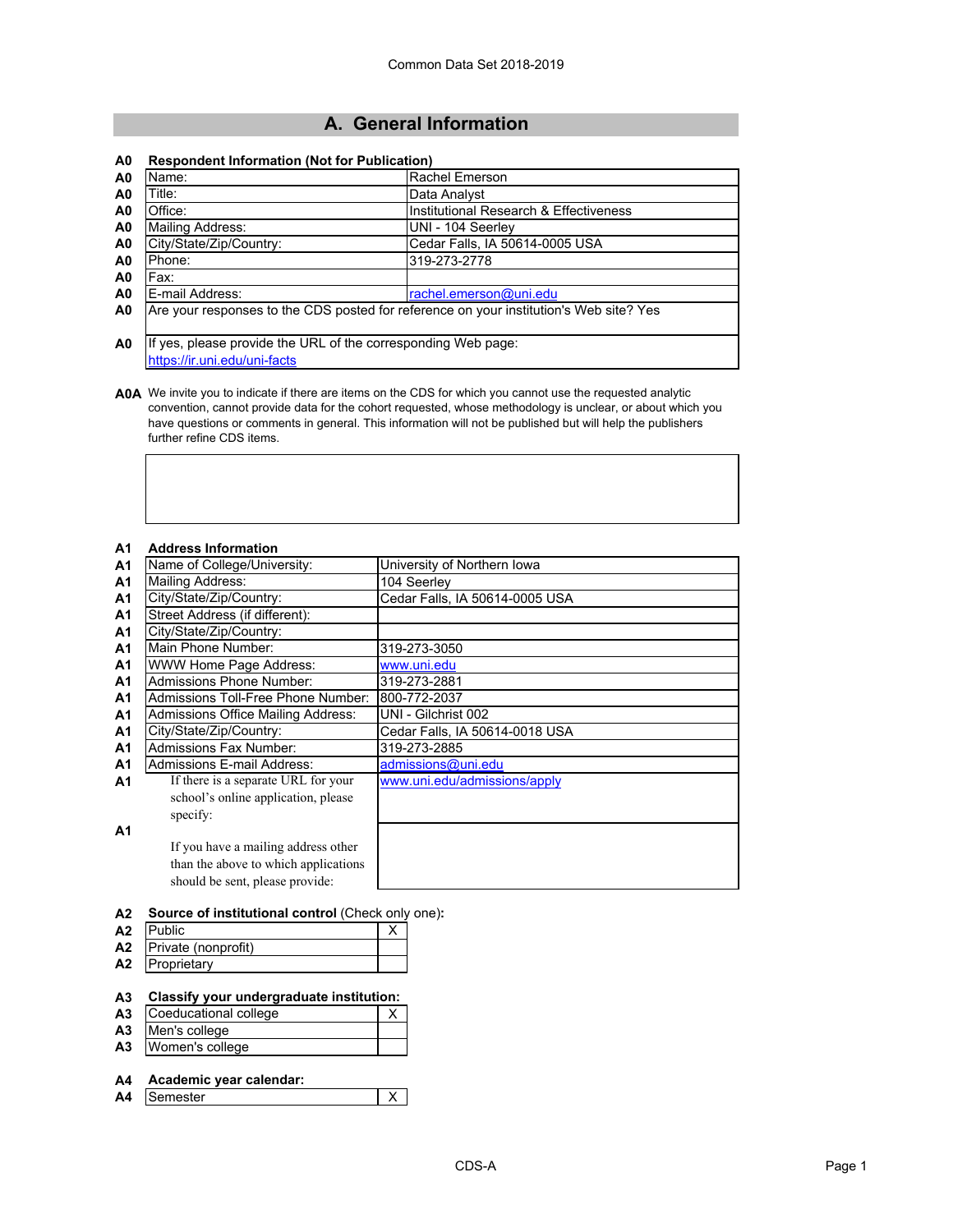| A <sub>4</sub> | Quarter                        |  |
|----------------|--------------------------------|--|
| A <sub>4</sub> | Trimester                      |  |
| A <sub>4</sub> | $4 - 1 - 4$                    |  |
| A <sub>4</sub> | Continuous                     |  |
| A4             | Differs by program (describe): |  |
|                |                                |  |
| A <sub>4</sub> | Other (describe):              |  |
|                |                                |  |

## **A5 Degrees offered by your institution:**

| A <sub>5</sub> | Certificate                | Χ |
|----------------|----------------------------|---|
| A <sub>5</sub> | Diploma                    |   |
| A <sub>5</sub> | Associate                  |   |
| A <sub>5</sub> | <b>Transfer Associate</b>  |   |
| A <sub>5</sub> | <b>Terminal Associate</b>  |   |
| A <sub>5</sub> | Bachelor's                 | X |
| A <sub>5</sub> | Postbachelor's certificate |   |
| A <sub>5</sub> | Master's                   | Χ |
| A <sub>5</sub> | Post-master's certificate  | X |
| A <sub>5</sub> | Doctoral degree            |   |
|                | research/scholarship       |   |
| A <sub>5</sub> | Doctoral degree -          |   |
|                | professional practice      |   |
| Α5             | Doctoral degree -- other   |   |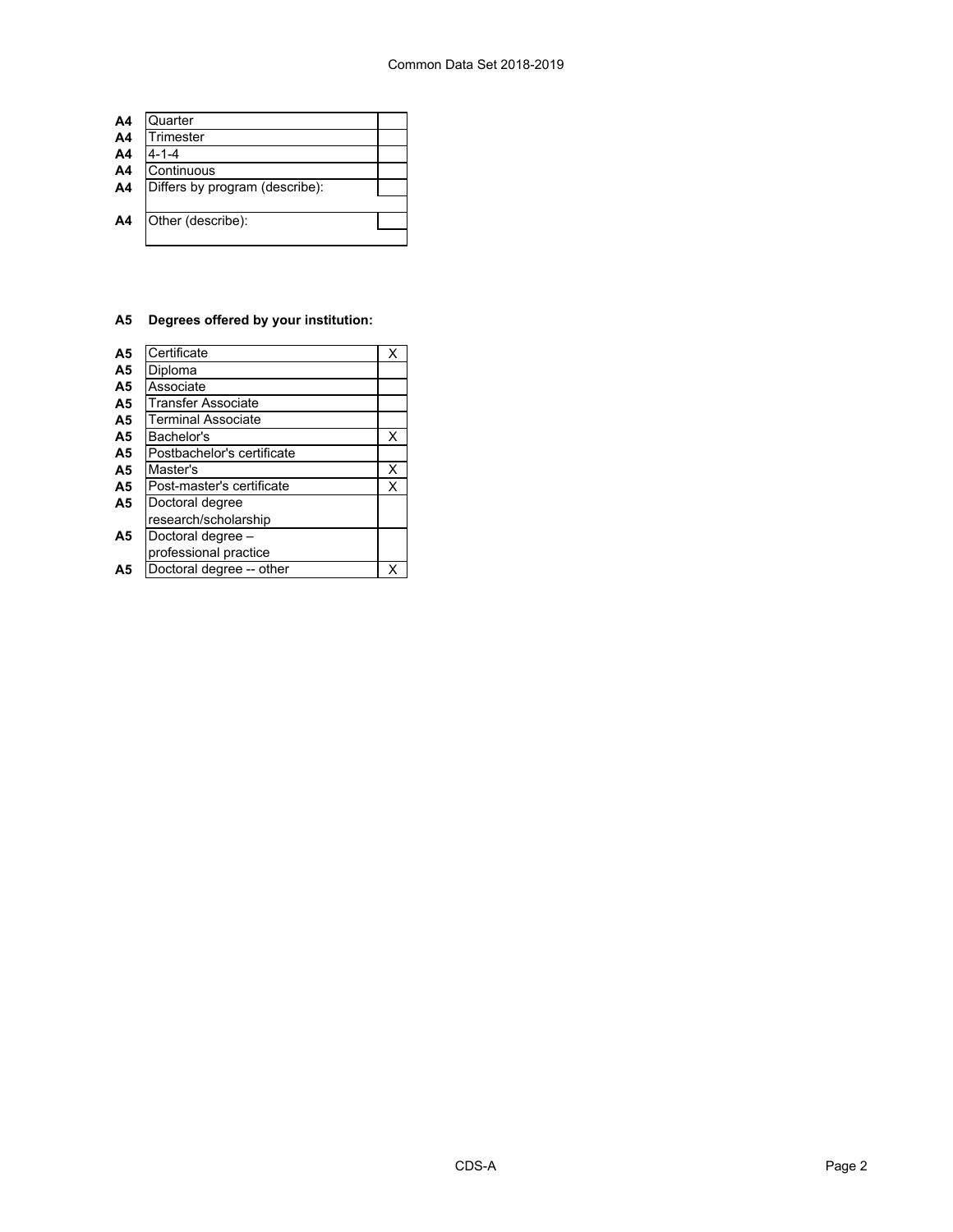## **B. ENROLLMENT AND PERSISTENCE**

**B1 Institutional Enrollment - Men and Women Provide numbers of students for each of the following categories as of the institution's official fall reporting date or as of October 15, 2018. Note: Report students formerly designated as "first professional" in the graduate cells.**

| <b>B1</b> |                                   |       | <b>FULL-TIME</b> | <b>PART-TIME</b> |        |
|-----------|-----------------------------------|-------|------------------|------------------|--------|
| <b>B1</b> |                                   | Men   | Women            | Men              | Women  |
| <b>B1</b> | <b>Undergraduates</b>             |       |                  |                  |        |
| <b>B1</b> | Degree-seeking, first-time        |       |                  |                  |        |
|           | freshmen                          | 600   | 1,053            |                  |        |
| <b>B1</b> | Other first-year, degree-seeking  | 346   | 394              | 30               | 32     |
| <b>B1</b> | All other degree-seeking          | 2,608 | 3,719            | 330              | 282    |
| <b>B1</b> | Total degree-seeking              | 3,554 | 5,166            | 361              | 321    |
| <b>B1</b> | All other undergraduates enrolled |       |                  |                  |        |
|           | in credit courses                 | 8     | 17               | 54               | 80     |
| <b>B1</b> | Total undergraduates              | 3,562 | 5,183            | 415              | 401    |
| <b>B1</b> | Graduate                          |       |                  |                  |        |
| <b>B1</b> | Degree-seeking, first-time        | 70    | 123              | 35               | 95     |
| <b>B1</b> | All other degree-seeking          | 85    | 234              | 250              | 440    |
| <b>B1</b> | All other graduates enrolled in   |       |                  |                  |        |
|           | credit courses                    | 0     | 7                | 49               | 263    |
| <b>B1</b> | Total graduate                    | 155   | 364              | 334              | 798    |
| <b>B1</b> | Total all undergraduates          |       |                  |                  | 9,561  |
| <b>B1</b> | Total all graduate                |       |                  |                  | 1,651  |
| <b>B1</b> | <b>GRAND TOTAL ALL STUDENTS</b>   |       |                  |                  | 11,212 |

**B2**

**Enrollment by Racial/Ethnic Category. Provide numbers of undergraduate students for each of the following categories as of the institution's official fall reporting date or as of October 15, 2018. Include international students only in the category "Nonresident aliens." Complete the "Total Undergraduates" column only if you cannot provide data for the first two columns. Report as your institution reports to IPEDS: persons who are Hispanic should be reported only on the Hispanic line, not under any race, and persons who are non-Hispanic multi-racial should be reported only under "Two or more races."** 

| <b>B2</b> |                                                 | Degree-Seeking<br>First-Time<br><b>First Year</b> | Degree-Seeking<br>Undergraduates<br>(include first-time<br>first-year) | Total<br>Undergraduates<br>(both degree- and<br>non-degree-<br>seeking) |
|-----------|-------------------------------------------------|---------------------------------------------------|------------------------------------------------------------------------|-------------------------------------------------------------------------|
| <b>B2</b> | Nonresident aliens                              | 11                                                | 260                                                                    | 297                                                                     |
| <b>B2</b> | Hispanic/Latino                                 | 61                                                | 367                                                                    | 372                                                                     |
| <b>B2</b> | Black or African American, non-Hispanic         | 45                                                | 261                                                                    | 265                                                                     |
| <b>B2</b> | White, non-Hispanic                             | 1.401                                             | 7.721                                                                  | 7,810                                                                   |
| <b>B2</b> | American Indian or Alaska Native, non-Hispanic  | 4                                                 | 35                                                                     | 35                                                                      |
| <b>B2</b> | Asian, non-Hispanic                             | 18                                                | 126                                                                    | 136                                                                     |
| <b>B2</b> | Native Hawaiian or other Pacific Islander, non- |                                                   |                                                                        |                                                                         |
|           | Hispanic                                        | 1                                                 |                                                                        |                                                                         |
| <b>B2</b> | Two or more races, non-Hispanic                 | 39                                                | 203                                                                    | 207                                                                     |
| <b>B2</b> | Race and/or ethnicity unknown                   | 81                                                | 422                                                                    | 432                                                                     |
| <b>B2</b> | <b>TOTAL</b>                                    | 1,661                                             | 9,402                                                                  | 9,561                                                                   |

### **Persistence**

**B3 Number of degrees awarded from July 1, 2017 to June 30, 2018**

| B <sub>3</sub> | Certificate/diploma             |       |
|----------------|---------------------------------|-------|
| <b>B3</b>      | Associate degrees               |       |
| B <sub>3</sub> | Bachelor's degrees              | 2,184 |
| B <sub>3</sub> | Postbachelor's certificates     |       |
| B <sub>3</sub> | Master's degrees                | 508   |
| <b>B3</b>      | Post-Master's certificates      |       |
| B <sub>3</sub> | Doctoral degrees -              |       |
|                | research/scholarship            |       |
| B <sub>3</sub> | Doctoral degrees - professional |       |
|                | practice                        |       |
| Β3             | Doctoral degrees - other        | 23    |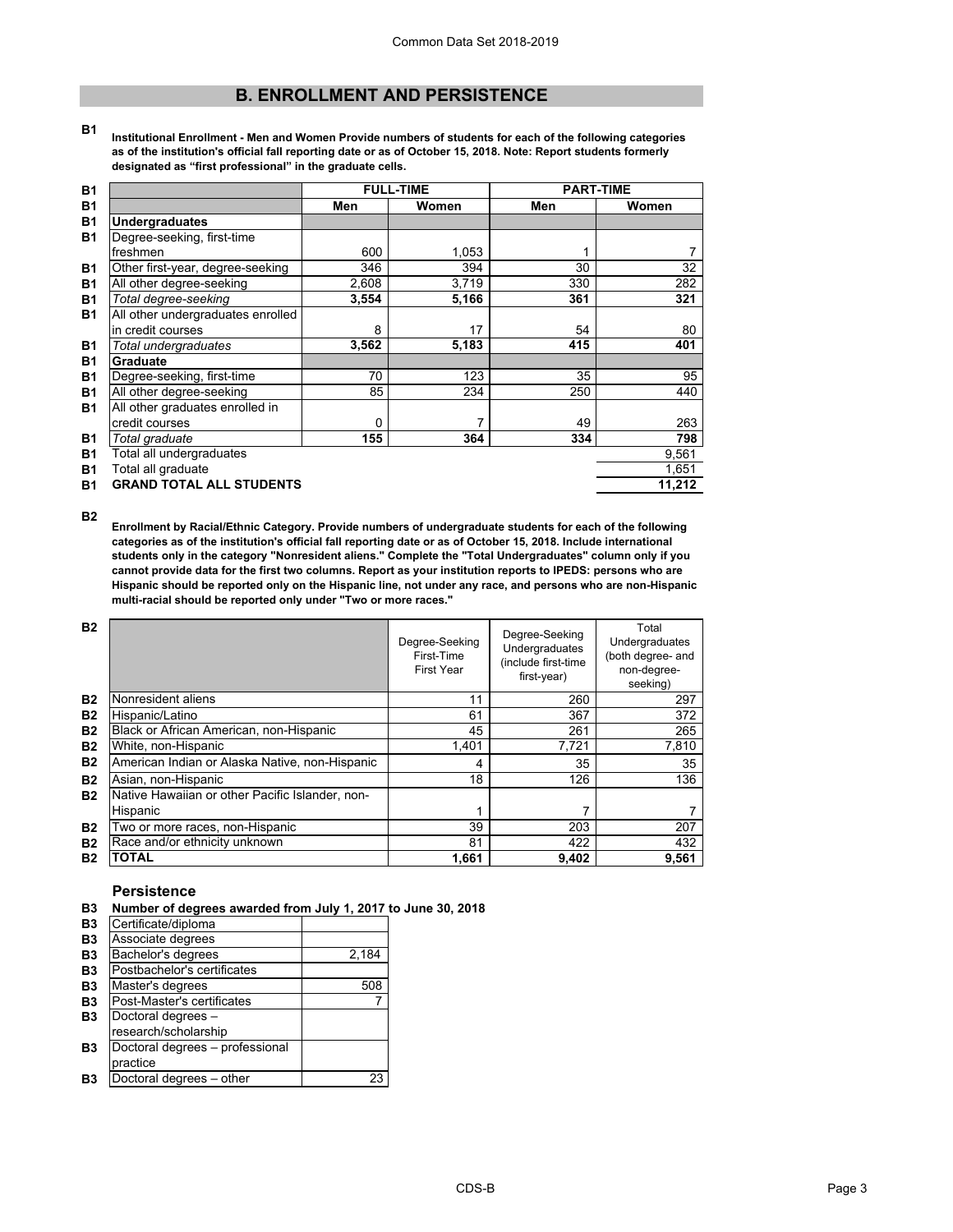## **Graduation Rates**

The items in this section correspond to data elements collected by the IPEDS Web-based Data Collection System's Graduation Rate Survey (GRS). For complete instructions and definitions of data elements, see the IPEDS GRS Forms and Instructions for the 2017-18 Survey.

### • **For Bachelor's of Equivalent Institutions**

In the following section for bachelor's or equivalent programs, please disaggregate the Fall 2011 and Fall 2012

cohorts (formerly CDS B4-B11) into four groups:

• Students who received a Federal Pell Grant\*

• Recipients of a subsidized Stafford Loan who did not receive a Pell Grant

• Students who did not receive either a Pell Grant or a subsidized Stafford Loan

• Total (all students, regardless of Pell Grant or subsidized loan status)

\*Students who received both a Federal Pell Grant and a subsidized Stafford Loan should be reported in the "Recipients of a Federal Pell Grant" column.

For each graduation rate grid below, the numbers in the first three columns for Questions A-G should sum to the cohort total in the fourth column (formerly CDS B4-B11).

#### *Fall 2012 Cohort*

|                                                                                                                                                                                                                                                                             | <b>Recipients of</b><br>a Federal Pell<br>Grant | Recipients of a<br><b>Subsidized</b><br><b>Stafford Loan</b><br>who did not<br>receive a Pell<br>Grant | <b>Students who</b><br>did not receive<br>either a Pell<br>Grant or a<br>subsidized<br><b>Stafford Loan</b> | Total (sum of 3<br>columns to the<br>left) |
|-----------------------------------------------------------------------------------------------------------------------------------------------------------------------------------------------------------------------------------------------------------------------------|-------------------------------------------------|--------------------------------------------------------------------------------------------------------|-------------------------------------------------------------------------------------------------------------|--------------------------------------------|
| A- Initital 2012 cohort of first-time, full-time<br>bachelor's (or equivalent) degree seeking<br>undergraduate-students                                                                                                                                                     | 431                                             | 386                                                                                                    | 861                                                                                                         | 1,678                                      |
| B- Of the initial 2012 cohort, how many did not<br>persist and did not graduate for the following<br>reasons: deceased, permanently disabled,<br>armed forces, foreign aid service of the federal<br>government, or official church missions; total<br>allowable exclusions | 0                                               | 0                                                                                                      | 0                                                                                                           | 0                                          |
| C- Final 2012 cohort, after adjusting for<br>allowable exclusions                                                                                                                                                                                                           | 431                                             | 386                                                                                                    | 861                                                                                                         | 1,678                                      |
| D - Of the initial 2012 cohort, how many<br>completed the program in four years or<br>less (by Aug. 31, 2016)                                                                                                                                                               | 154                                             | 159                                                                                                    | 358                                                                                                         | 671                                        |
| E - Of the initial 2012 cohort, how many<br>completed the program in more than four<br>years but in five years or less (after Aug.<br>31, 2016 and by Aug. 31, 2017)                                                                                                        | 88                                              | 81                                                                                                     | 200                                                                                                         | 369                                        |
| F - Of the initial 2012 cohort, how many<br>completed the program in more than five<br>years but in six years or less (after Aug.<br>31, 2017 and by Aug. 31, 2018)                                                                                                         | 12                                              | 16                                                                                                     | 28                                                                                                          | 56                                         |
| G - Total graduating within six years (sum<br>of lines D, E, and F)                                                                                                                                                                                                         | 254                                             | 256                                                                                                    | 586                                                                                                         | 1,096                                      |
| H - Six-year graduation rate for 2012<br>cohort (G divided by C)                                                                                                                                                                                                            | 58.93%                                          | 66.32%                                                                                                 | 68.06%                                                                                                      | 65.32%                                     |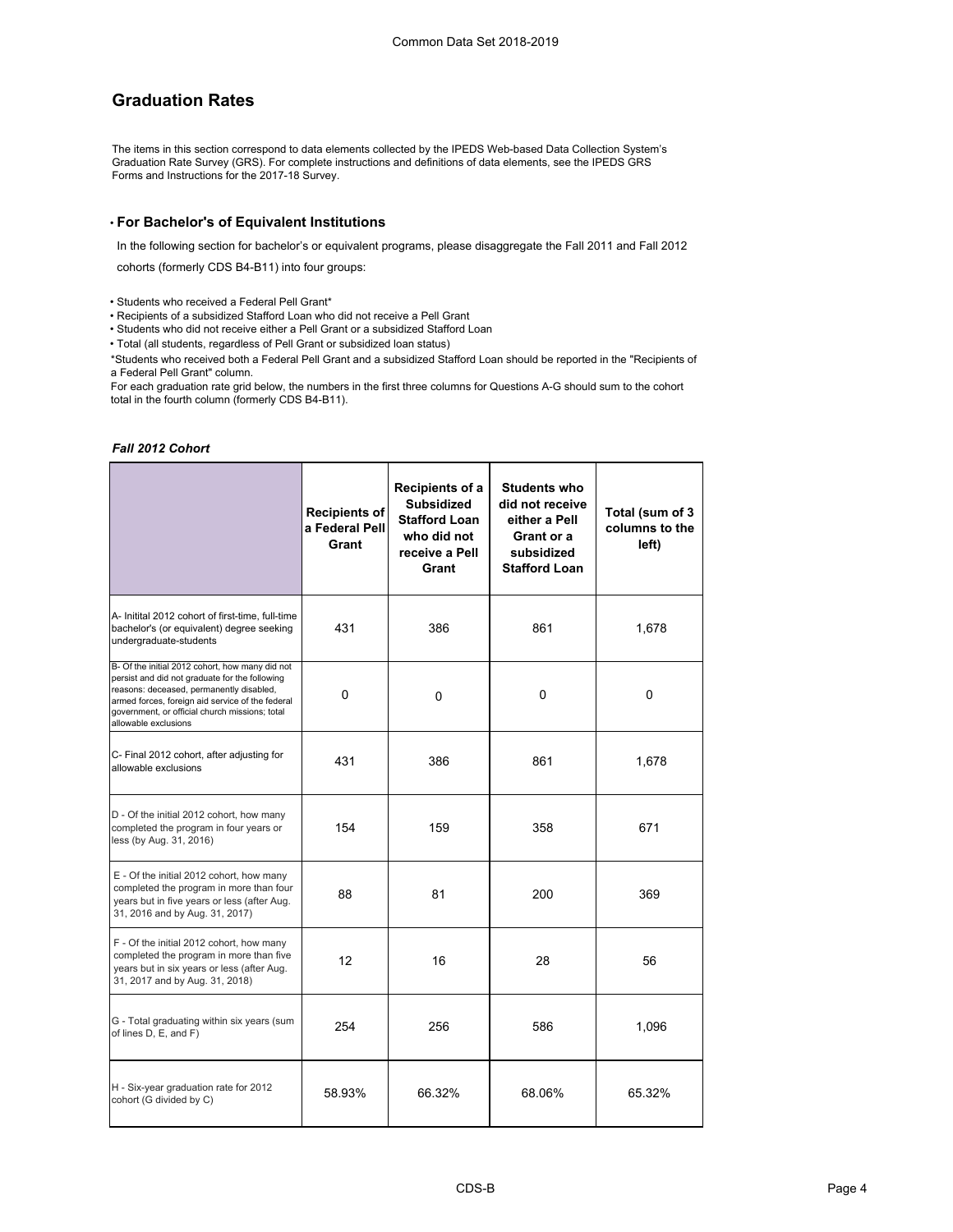## *Fall 2011 Cohort*

|                                                                                                                                                                                                                                                                             | <b>Recipients of</b><br>a Federal Pell<br>Grant | Recipients of a<br><b>Subsidized</b><br><b>Stafford Loan</b><br>who did not<br>receive a Pell<br>Grant | <b>Students who</b><br>did not receive<br>either a Pell<br>Grant or a<br>subsidized<br><b>Stafford Loan</b> | Total (sum of 3<br>columns to the<br>left) |
|-----------------------------------------------------------------------------------------------------------------------------------------------------------------------------------------------------------------------------------------------------------------------------|-------------------------------------------------|--------------------------------------------------------------------------------------------------------|-------------------------------------------------------------------------------------------------------------|--------------------------------------------|
| A- Initital 2011 cohort of first-time, full-time<br>bachelor's (or equivalent) degree seeking<br>undergraduate-students                                                                                                                                                     | 397                                             | 485                                                                                                    | 1,015                                                                                                       | 1,897                                      |
| B- Of the initial 2011 cohort, how many did not<br>persist and did not graduate for the following<br>reasons: deceased, permanently disabled,<br>armed forces, foreign aid service of the federal<br>government, or official church missions; total<br>allowable exclusions | 0                                               | 0                                                                                                      | 0                                                                                                           | $\Omega$                                   |
| C- Final 2011 cohort, after adjusting for<br>allowable exclusions                                                                                                                                                                                                           | 397                                             | 485                                                                                                    | 1,015                                                                                                       | 1,897                                      |
| D - Of the initial 2011 cohort, how many<br>completed the program in four years or<br>less (by Aug. 31, 2015)                                                                                                                                                               | 141                                             | 186                                                                                                    | 429                                                                                                         | 756                                        |
| E - Of the initial 2011 cohort, how many<br>completed the program in more than four<br>years but in five years or less (after Aug.<br>31, 2015 and by Aug. 31, 2016)                                                                                                        | 102                                             | 108                                                                                                    | 250                                                                                                         | 460                                        |
| F-Of the initial 2011 cohort, how many<br>completed the program in more than five<br>years but in six years or less (after Aug.<br>31, 2016 and by Aug. 31, 2017)                                                                                                           | 16                                              | 18                                                                                                     | 27                                                                                                          | 61                                         |
| G - Total graduating within six years (sum<br>of lines D, E, and F)                                                                                                                                                                                                         | 259                                             | 312                                                                                                    | 706                                                                                                         | 1,277                                      |
| H - Six-year graduation rate for 2011<br>cohort (G divided by C)                                                                                                                                                                                                            | 65.24%                                          | 64.33%                                                                                                 | 69.56%                                                                                                      | 67.32%                                     |

## **Retention Rates**

**B22**

Report for the cohort of all full-time, first-time bachelor's (or equivalent) degree-seeking undergraduate students who entered in Fall 2017 (or the preceding summer term). The initial cohort may be adjusted for students who departed for the following reasons: death, permanent disability, service in the armed forces, foreign aid service of the federal government or official church missions. No other adjustments to the initial cohort should be made.

For the cohort of all full-time bachelor's (or equivalent) degree-seeking undergraduate students who entered your institution as freshmen in Fall 2017 (or the preceeding summer term), what percentage was enrolled at your institution as of the date your institution calculates its official enrollment in Fall 2018? 83.60%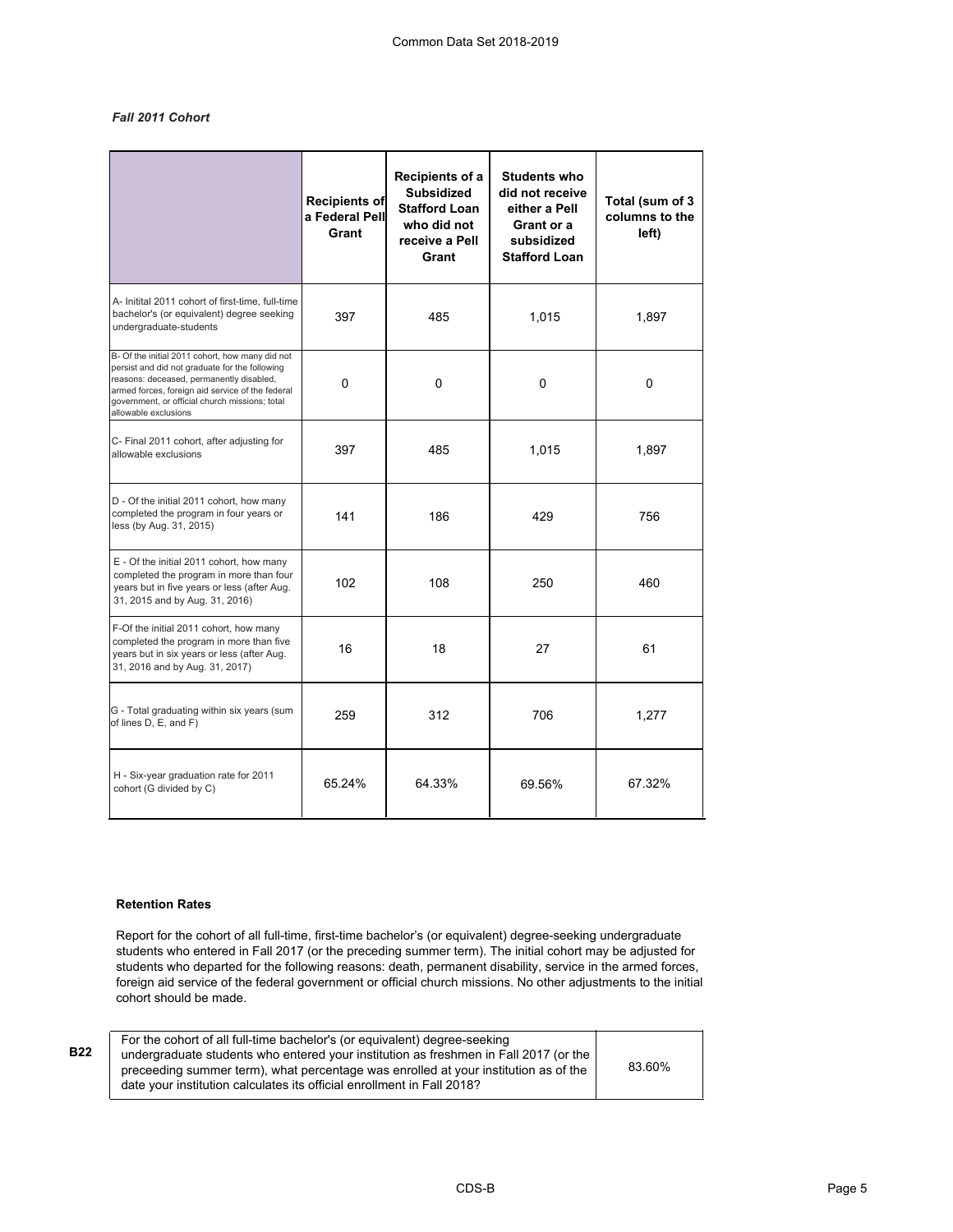## **C. FIRST-TIME, FIRST-YEAR (FRESHMAN) ADMISSION**

### **Applications**

**C1 First-time, first-year, (freshmen) students: Provide the number of degree-seeking, first-time, firstyear students who applied, were admitted, and enrolled (full- or part-time) in Fall 2018. Include early decision, early action, and students who began studies during summer in this cohort. Applicants should include only those students who fulfilled the requirements for consideration for admission (i.e., who completed actionable applications) and who have been notified of one of the following actions: admission, nonadmission, placement on waiting list, or application withdrawn (by applicant or institution). Admitted applicants should include wait-listed students who were subsequently offered admission.**

| C <sub>1</sub> | Total first-time, first-year (freshman) men who applied               | 2,084 |
|----------------|-----------------------------------------------------------------------|-------|
| C <sub>1</sub> | Total first-time, first-year (freshman) women who applied             | 3,045 |
|                |                                                                       |       |
| C <sub>1</sub> | Total first-time, first-year (freshman) men who were admitted         | 1,644 |
| C <sub>1</sub> | Total first-time, first-year (freshman) women who were admitted       | 2,523 |
|                |                                                                       |       |
| C <sub>1</sub> | Total full-time, first-time, first-year (freshman) men who enrolled   | 600   |
| C <sub>1</sub> | Total part-time, first-time, first-year (freshman) men who enrolled   |       |
|                |                                                                       |       |
| C <sub>1</sub> | Total full-time, first-time, first-year (freshman) women who enrolled | 1,053 |
| C <sub>1</sub> | Total part-time, first-time, first-year (freshman) women who enrolled |       |
|                |                                                                       |       |

#### **C2 Freshman wait-listed students (students who met admission requirements but whose final admission was contingent on space availability)**

|                |                                                                     | Yes | No |
|----------------|---------------------------------------------------------------------|-----|----|
| C <sub>2</sub> | Do you have a policy of placing students on a waiting list?         |     |    |
| C <sub>2</sub> | If yes, please answer the questions below for Fall 2018 admissions: |     |    |
| C <sub>2</sub> | Number of qualified applicants offered a place on waiting list      |     |    |
| C <sub>2</sub> | Number accepting a place on the waiting list                        |     |    |
| C <sub>2</sub> | Number of wait-listed students admitted                             |     |    |
|                |                                                                     | Yes | No |
| C <sub>2</sub> | Is your waiting list ranked?                                        |     |    |
| C <sub>2</sub> | If yes, do you release that information to students?                |     |    |
| C <sub>2</sub> | Do you release that information to school counselors?               |     |    |
|                |                                                                     |     |    |

## **Admission Requirements**

## **C3 High school completion requirement**

| C <sub>3</sub> | High school diploma is required and GED is        |  |
|----------------|---------------------------------------------------|--|
|                | accepted                                          |  |
| C <sub>3</sub> | High school diploma is required and GED is not    |  |
|                | accepted                                          |  |
| C <sub>3</sub> | High school diploma or equivalent is not required |  |

#### **C4 Does your institution require or recommend a general college-preparatory program for degreeseeking students?**

| C4 Require                              |  |
|-----------------------------------------|--|
| C4 Recommend                            |  |
| <b>C4</b> Neither require nor recommend |  |
|                                         |  |

#### **C5 Distribution of high school units required and/or recommended.** Specify the distribution of academic high school course units required and/or recommended of all or most degree-seeking students using Carnegie units (one unit equals one year of study or its equivalent). If you use a different system for calculating units, please convert.

| C <sub>5</sub> |                              | <b>Units</b> | <b>Units</b> |
|----------------|------------------------------|--------------|--------------|
|                |                              | Required     | Recommended  |
| C <sub>5</sub> | Total academic units         | 15           |              |
| C <sub>5</sub> | English                      | 4            |              |
| C <sub>5</sub> | <b>Mathematics</b>           | 3            |              |
| C5             | Science                      | 3            |              |
| C5             | Of these, units that must be |              |              |
|                | lab                          |              |              |
| C <sub>5</sub> | Foreign language             |              | 2            |
| C <sub>5</sub> | Social studies               | 3            |              |
| C5             | History                      |              |              |
| C5             | Academic electives           | 2            |              |
| C5             | <b>Computer Science</b>      |              |              |
| C <sub>5</sub> | Visual/Performing Arts       |              |              |
| C5             | Other (specify)              |              |              |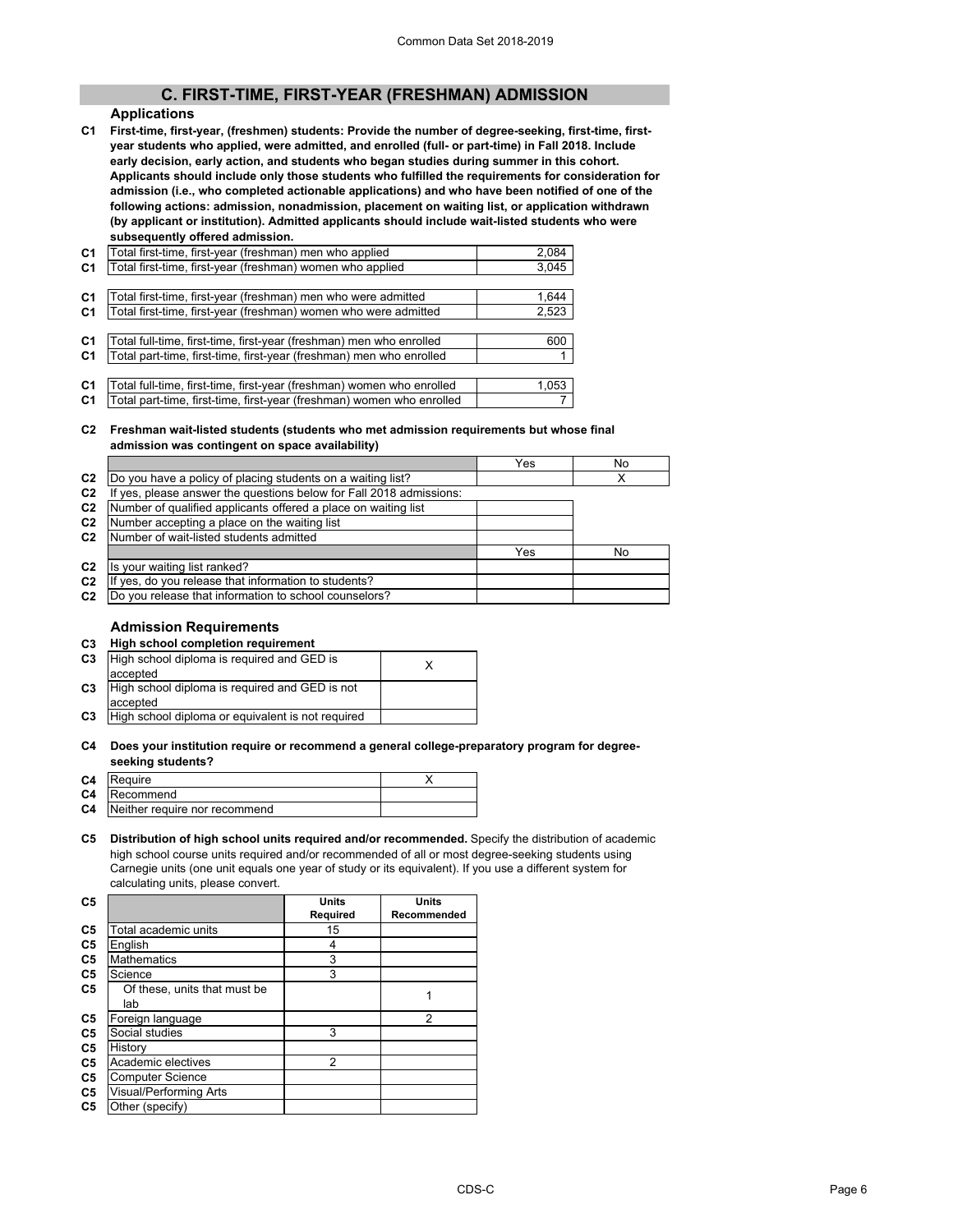#### Common Data Set 2018-2019

Т

### **Basis for Selection**

**C6** Do you have an open admission policy, under which virtually all secondary school graduates or students with GED equivalency diplomas are admitted without regard to academic record, test scores, or other qualifications? If so, check which applies:

**C6** Open admission policy as described above for all students

| <u>uu</u>      | Open durinosion policy do described doove for all students        |  |
|----------------|-------------------------------------------------------------------|--|
| C6             | Open admission policy as described above for most students, but-- |  |
| C <sub>6</sub> | selective admission for out-of-state students                     |  |
| C6             | selective admission to some programs                              |  |
| C6             | other (explain):                                                  |  |
|                |                                                                   |  |

#### **C7 Relative importance of each of the following academic and nonacademic factors in first-time, firstyear, degree-seeking (freshman) admission decisions.**

| C7             |                                     | <b>Very Important</b> | Important | <b>Considered</b> | <b>Not Considered</b> |
|----------------|-------------------------------------|-----------------------|-----------|-------------------|-----------------------|
| C7             | Academic                            |                       |           |                   |                       |
| C7             | Rigor of secondary school<br>record | X                     |           |                   |                       |
| C7             | Class rank                          | X                     |           |                   |                       |
| C7             | Academic GPA                        | X                     |           |                   |                       |
| C7             | Standardized test scores            | X                     |           |                   |                       |
| C7             | <b>Application Essay</b>            |                       |           | X                 |                       |
| C7             | Recommendation(s)                   |                       |           | X                 |                       |
| C7             | Nonacademic                         |                       |           |                   |                       |
| C7             | Interview                           |                       |           | X                 |                       |
| C7             | <b>Extracurricular activities</b>   |                       |           |                   | X                     |
| C7             | Talent/ability                      |                       |           | X                 |                       |
| C7             | Character/personal qualities        |                       |           |                   | X                     |
| C7             | First generation                    |                       |           | X                 |                       |
| C7             | Alumni/ae relation                  |                       |           |                   | X                     |
| C7             | Geographical residence              |                       |           |                   | X                     |
| C7             | State residency                     |                       |           |                   | X                     |
| C7             | Religious                           |                       |           |                   | X                     |
|                | affiliation/commitment              |                       |           |                   |                       |
| C7             | Racial/ethnic status                |                       |           |                   | X                     |
| C <sub>7</sub> | Volunteer work                      |                       |           |                   | X                     |
| C7             | Work experience                     |                       |           |                   | X                     |
| C7             | Level of applicant's interest       |                       |           |                   | X                     |

## **SAT and ACT Policies**

**C8 Entrance exams** 

|                                                                            | Yes | No |
|----------------------------------------------------------------------------|-----|----|
| <b>C8A Does your institution make use of SAT, ACT, or SAT Subject Test</b> |     |    |
| scores in admission decisions for first-time, first-year, degree-seeking   |     |    |
| applicants?                                                                |     |    |

**C8A** If yes, place check marks in the appropriate boxes below to reflect your institution's policies for use in admission for Fall 2020.

| C <sub>8</sub> A |                                         | <b>ADMISSION</b> |           |                         |                    |                 |
|------------------|-----------------------------------------|------------------|-----------|-------------------------|--------------------|-----------------|
| C <sub>8</sub> A |                                         | Require          | Recommend | <b>Require for Some</b> | <b>Consider if</b> | <b>Not Used</b> |
|                  |                                         |                  |           |                         | <b>Submitted</b>   |                 |
|                  | <b>C8A SAT or ACT</b>                   |                  |           |                         |                    |                 |
|                  | <b>C8A ACT only</b>                     |                  |           |                         |                    |                 |
|                  | <b>C8A SAT only</b>                     |                  |           |                         |                    |                 |
|                  | <b>C8A</b> SAT and SAT Subject Tests or |                  |           |                         |                    |                 |
|                  | <b>ACT</b>                              |                  |           |                         |                    |                 |
|                  | <b>C8A SAT Subject Tests only</b>       |                  |           |                         |                    |                 |

**C8B** If your institution will make use of the ACT in admission decisions for first-time, first-year, degree-seeking applicants for Fall 2020, please indicate which ONE of the following applies: (regardless of whether the writing score will be used in the admissions process):

**C8B** ACT with writing required

**C8B** ACT with writing recommended

**C8B** ACT with or without writing accepted **ACT ACT With**  $\mathsf{X}$ 

**C8B** If your institution will make use of the SAT in admission decisions for first-time, first-year, degree-seeking applicants for Fall 2020 please indicate which ONE of the following applies (regardless of whether the Essay score will be used in the admissions process:

**C8B** SAT with Essay component required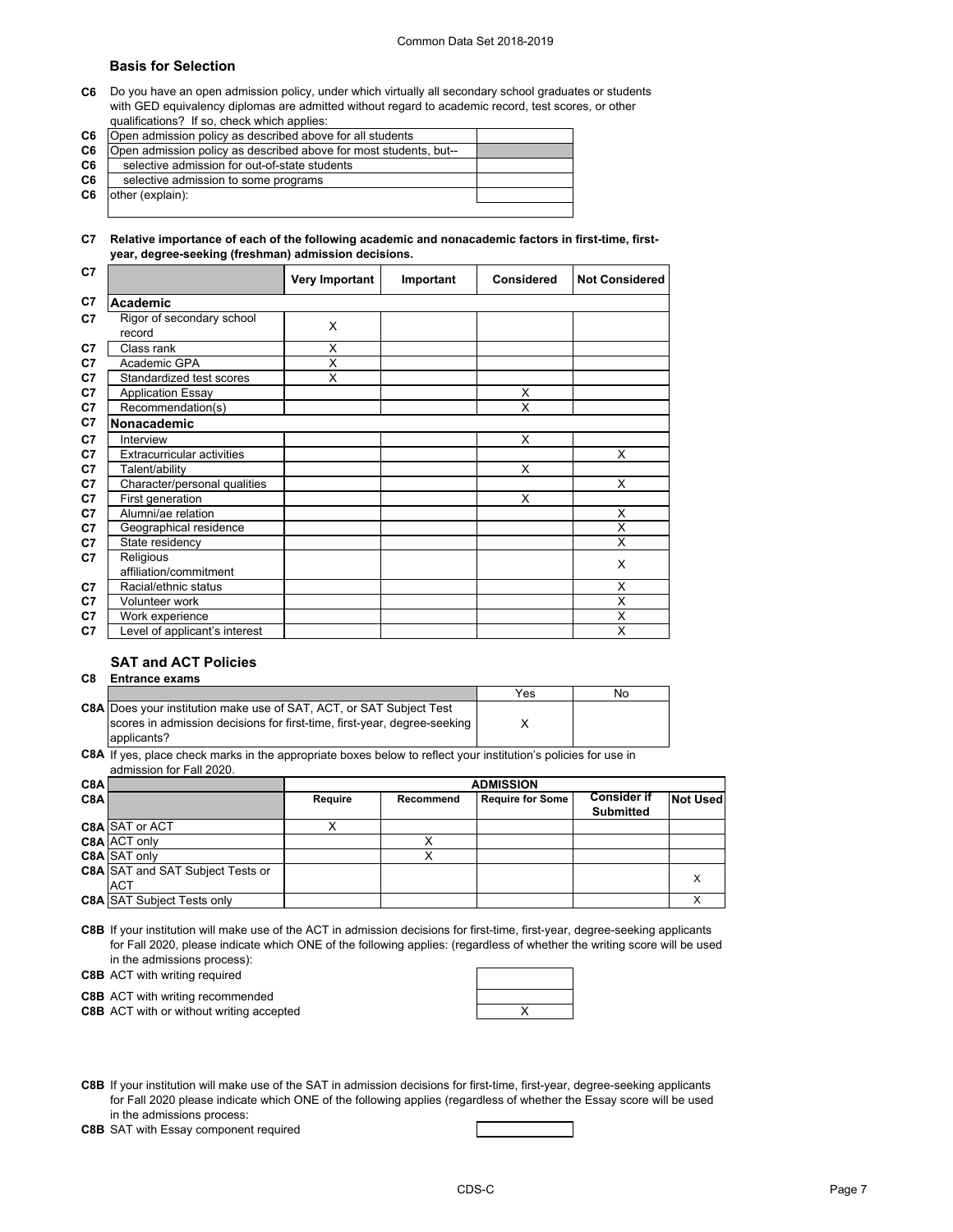**C8B** SAT with Essay component recommended

**C8B** SAT with or without Essay component accepted

**C8C** Please indicate how your institution will use the SAT or ACT writing component; check all that apply:

|     |                                              | <b>SAT</b> essay | <b>ACT</b> essay |
|-----|----------------------------------------------|------------------|------------------|
|     | <b>C8C</b> For admission                     |                  |                  |
|     | <b>C8C</b> For placement                     |                  |                  |
|     | <b>C8C</b> For advising                      |                  |                  |
|     | <b>C8C</b> In place of an application essay  |                  |                  |
| C8C |                                              |                  |                  |
|     | As a validity check on the application essay |                  |                  |
|     | C8C No college policy as of now              |                  |                  |
|     | <b>C8C</b> Not using essay component         | Y                |                  |

**C8D In addition**, does your institution use applicants' test scores for academic advising?

X

| C8D | ဗၖ | ັ |
|-----|----|---|
|     |    |   |

| <b>C8E</b> Latest date by which SAT or ACT scores must be received for fall- |  |
|------------------------------------------------------------------------------|--|
| C8E Latest date by which SAT Subject Test scores must be received for        |  |
| fall-term admission                                                          |  |

**C8F C8F** If necessary, use this space to clarify your test policies (e.g., if tests are recommended for some students,

**C8G** Please indicate which tests your institution uses for placement (e.g., state tests):

| C8G SAT |                               |  |
|---------|-------------------------------|--|
| C8G ACT |                               |  |
|         | <b>C8G</b> SAT Subject Tests  |  |
| C8G AP  |                               |  |
|         | C8G CLEP                      |  |
|         | <b>C8G</b> Institutional Exam |  |
|         | C8G State Exam (specify):     |  |

### **Freshman Profile**

Provide information for ALL enrolled, degree-seeking, full-time and part-time, first-time, first-year (freshman) students enrolled in Fall 2018, including students who began studies during summer, international students/nonresident aliens, and students admitted under special arrangements.

**C9 Percent and number of first-time, first-year (freshman) students enrolled in Fall 2018 who submitted national standardized (SAT/ACT) test scores. Include information for ALL enrolled, degree-seeking, first-time, first-year (freshman) students who submitted test scores. Do not include partial test scores (e.g., mathematics scores but not critical reading for a category of students) or combine other standardized test results (such as TOEFL) in this item.** *Do* **not convert SAT scores to ACT scores and vice versa.** *Do* **convert Old SAT scores to New SAT scores using the College Board's concordance tools and tables (sat.org/concordance).**

| C9 | Percent submitting SAT scores           | 2% Number submitting SAT scores  |      |
|----|-----------------------------------------|----------------------------------|------|
|    | <b>C9</b> Percent submitting ACT scores | 90% Number submitting ACT scores | .495 |
|    |                                         |                                  |      |

| C <sub>9</sub> |                            | 25th Percentile | 75th Percentile |
|----------------|----------------------------|-----------------|-----------------|
| C <sub>9</sub> | SAT Evidence-Based Reading |                 |                 |
|                | and Writing                |                 |                 |
| C9             | <b>SAT Math</b>            |                 |                 |
| C <sub>9</sub> | <b>ACT Composite</b>       | 20              | 24              |
| C <sub>9</sub> | <b>ACT Math</b>            | 19              | 24              |
| C <sub>9</sub> | <b>ACT English</b>         | 19              | 24              |
| C <sub>9</sub> | <b>ACT Writing</b>         |                 |                 |

**C9** Percent of first-time, first-year (freshman) students with scores in each range:

| C9 | <b>SAT Evidence-</b> |                 |
|----|----------------------|-----------------|
|    | <b>Based Reading</b> |                 |
|    | and Writing          | <b>SAT Math</b> |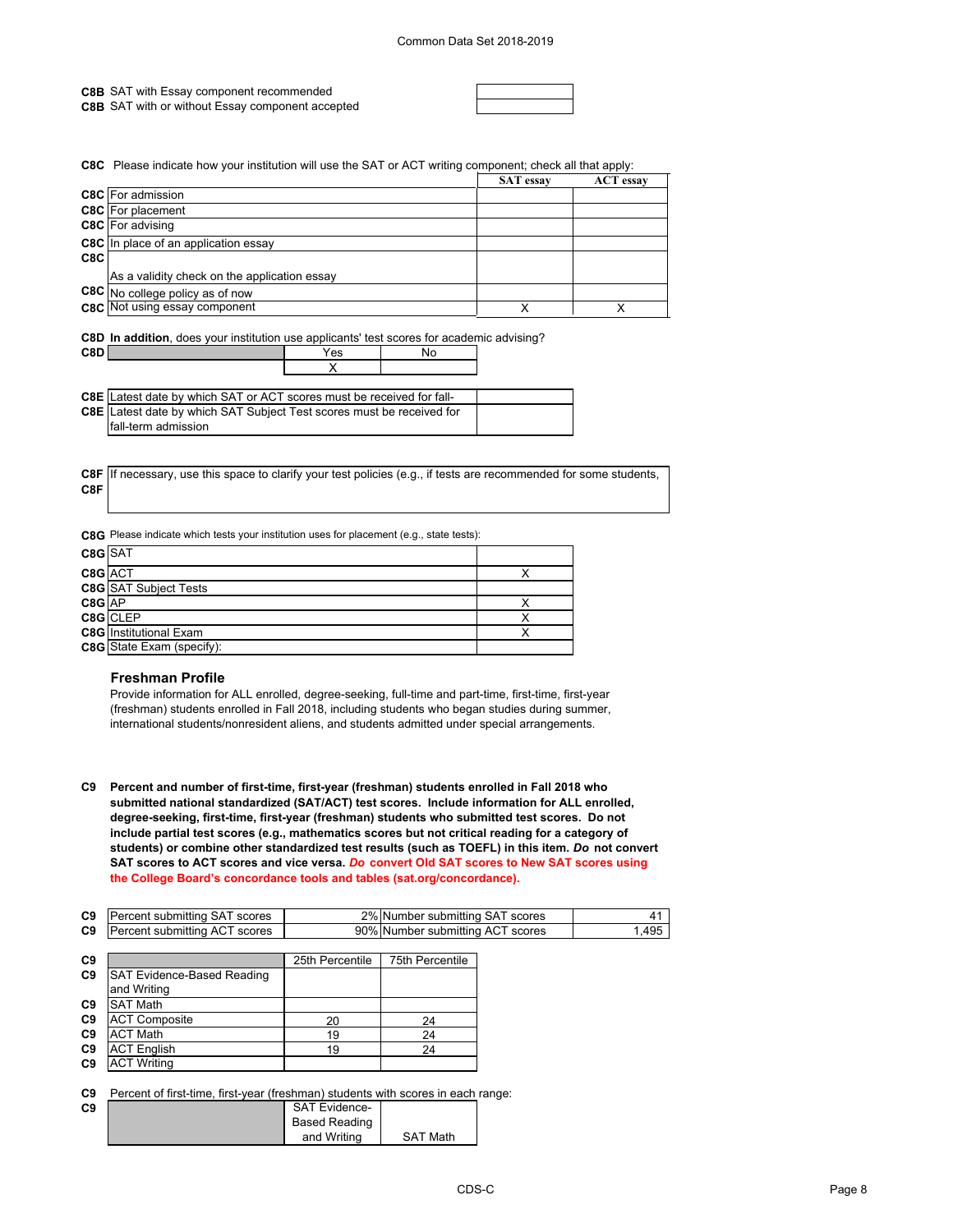| C <sub>9</sub> | 700-800                         |                      |                    |                 |
|----------------|---------------------------------|----------------------|--------------------|-----------------|
| C <sub>9</sub> | 600-699                         |                      |                    |                 |
| C <sub>9</sub> | 500-599                         |                      |                    |                 |
| C <sub>9</sub> | 400-499                         |                      |                    |                 |
| C <sub>9</sub> | 300-399                         |                      |                    |                 |
| C <sub>9</sub> | 200-299                         |                      |                    |                 |
|                | Totals should = 100% $^{\circ}$ | $0.00\%$             | $0.00\%$           |                 |
| C <sub>9</sub> |                                 | <b>ACT Composite</b> | <b>ACT English</b> | <b>ACT Math</b> |
| C <sub>9</sub> | 30-36                           | 6.1%                 | 8.6%               | 4.3%            |
| C <sub>9</sub> | 24-29                           | 33.0%                | 28.0%              | 34.9%           |
| C <sub>9</sub> | 18-23                           | 54.6%                | 48.3%              | 43.5%           |
| C <sub>9</sub> | $12 - 17$                       | 6.3%                 | 14.8%              | 17.3%           |
| C <sub>9</sub> | $6 - 11$                        | $0.0\%$              | 0.4%               | 0.0%            |
| C <sub>9</sub> | Below 6                         | 0.0%                 | $0.0\%$            | 0.0%            |
|                | Totals should = 100% $^{\circ}$ | 100.00%              | 100.0%             | 100.0%          |
|                |                                 |                      |                    |                 |

**C10** Percent of all degree-seeking, first-time, first-year (freshman) students who had high school class rank within each of the following ranges (report information for those students from whom you collected high school rank information).

| C10 Percent in top tenth of high school graduating class                                    | 20.4% |                       |
|---------------------------------------------------------------------------------------------|-------|-----------------------|
| <b>C10</b> Percent in top quarter of high school graduating class                           | 50.6% |                       |
| C10 Percent in top half of high school graduating class                                     | 86.0% | Top half +            |
| <b>C10</b> Percent in bottom half of high school graduating class                           | 14.0% | bottom half = $100\%$ |
| <b>C10</b> Percent in bottom quarter of high school graduating class                        | 1.3%  |                       |
| C10   Percent of total first-time, first-year (freshmen) students who submitted high school |       |                       |
| class rank:                                                                                 |       | 73%                   |

**C11** Percentage of all enrolled, degree-seeking, first-time, first-year (freshman) students who had high school grade-point averages within each of the following ranges (using 4.0 scale). Report information only for those students from whom you collected high school GPA.

| C11 Percent who had GPA of 3.75 and higher          | 37.6% |
|-----------------------------------------------------|-------|
| C11 Percent who had GPA between 3.50 and 3.74       | 23.4% |
| C11 Percent who had GPA between 3.25 and 3.49       | 17.2% |
| C11 Percent who had GPA between 3.00 and 3.24       | 11.5% |
| C11 Percent who had GPA between 2.50 and 2.99       | 9.5%  |
| C11 Percent who had GPA between 2.0 and 2.49        | 0.6%  |
| <b>C11</b> Percent who had GPA between 1.0 and 1.99 | 0.0%  |
| C11 Percent who had GPA below 1.0                   | 0.0%  |
| Totals should = 100%                                | 100%  |

| C12 Average high school GPA of all degree-seeking, first-time, first-year<br>(freshman) students who submitted GPA: | 3.56  |
|---------------------------------------------------------------------------------------------------------------------|-------|
| C12 Percent of total first-time, first-year (freshman) students who<br>submitted high school GPA:                   |       |
|                                                                                                                     | 98.1% |

## **Admission Policies**

## **C13 Application Fee**

| C <sub>13</sub> |                                                                                        | Yes     | No |
|-----------------|----------------------------------------------------------------------------------------|---------|----|
| C <sub>13</sub> | Does your institution have an<br>application fee?                                      | x       |    |
| C13             | Amount of application fee:                                                             | \$40.00 |    |
| C <sub>13</sub> |                                                                                        | Yes     | No |
|                 | C13 Can it be waived for applicants<br>with financial need?                            |         |    |
|                 | C13 If you have an application fee and an on-line application option,<br>C13 Same fee: |         |    |

|                 | C13 Free:<br>C <sub>13</sub> Reduced:                                               |     |    |
|-----------------|-------------------------------------------------------------------------------------|-----|----|
| C <sub>13</sub> |                                                                                     | Yes | No |
|                 | C13 Can on-line application fee be<br>waived for applicants with<br>financial need? |     | x  |
|                 | C14 Application closing date                                                        |     |    |
| C <sub>14</sub> |                                                                                     | Yes | N٥ |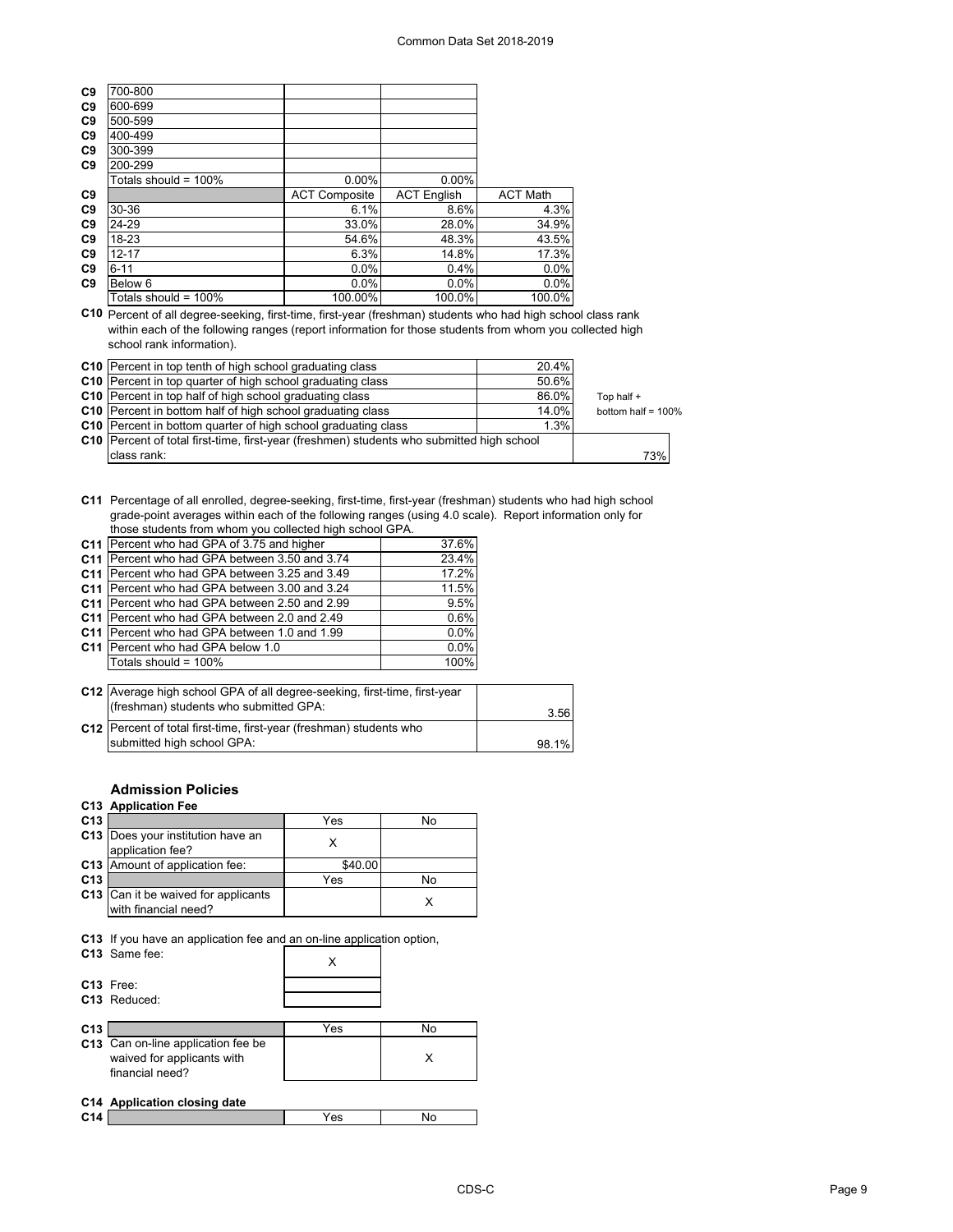|                 | C14   Does your institution have an                                             |                            |                                    |    |
|-----------------|---------------------------------------------------------------------------------|----------------------------|------------------------------------|----|
|                 | application closing date?                                                       | X                          |                                    |    |
|                 | <b>C14</b> Application closing date (fall):                                     |                            |                                    |    |
|                 | C14 Priority date:                                                              |                            |                                    |    |
|                 |                                                                                 |                            |                                    |    |
| C <sub>15</sub> |                                                                                 |                            | Yes                                | No |
|                 | C15 Are first-time, first-year students accepted for terms other than the fall? |                            | х                                  |    |
|                 |                                                                                 |                            |                                    |    |
|                 |                                                                                 |                            |                                    |    |
|                 |                                                                                 |                            |                                    |    |
|                 | C16 Notification to applicants of admission decision sent (fill in one only)    |                            |                                    |    |
|                 | C16 On a rolling basis beginning                                                |                            |                                    |    |
|                 | (date):                                                                         |                            |                                    |    |
|                 | $C16$ By (date):                                                                |                            |                                    |    |
|                 | C <sub>16</sub> Other:                                                          |                            |                                    |    |
|                 |                                                                                 |                            |                                    |    |
|                 |                                                                                 |                            |                                    |    |
|                 | C17 Reply policy for admitted applicants (fill in one only)                     |                            |                                    |    |
|                 | C17 Must reply by (date):                                                       |                            |                                    |    |
|                 | C17 No set date:                                                                |                            |                                    |    |
|                 | C17 Must reply by May 1 or within                                               |                            |                                    |    |
|                 | weeks if notified                                                               |                            |                                    |    |
|                 | thereafter                                                                      |                            |                                    |    |
|                 | C17 Other:                                                                      |                            |                                    |    |
|                 |                                                                                 |                            |                                    |    |
|                 | C17   Deadline for housing deposit (MM/DD):                                     |                            |                                    |    |
|                 | C17 Amount of housing deposit:                                                  |                            |                                    |    |
|                 | C17 Refundable if student does not enroll?                                      |                            |                                    |    |
| C17             | Yes, in full                                                                    |                            |                                    |    |
| C17             | Yes, in part                                                                    |                            |                                    |    |
| C17             | No                                                                              |                            |                                    |    |
|                 |                                                                                 |                            |                                    |    |
|                 | C18 Deferred admission                                                          |                            |                                    |    |
| C <sub>18</sub> |                                                                                 |                            | Yes                                | No |
|                 | C18 Does your institution allow students to postpone enrollment after           |                            | X                                  |    |
|                 | admission?                                                                      |                            |                                    |    |
|                 | C18 If yes, maximum period of postponement:                                     |                            |                                    |    |
|                 |                                                                                 |                            |                                    |    |
|                 | C19 Early admission of high school students                                     |                            |                                    |    |
| C <sub>19</sub> |                                                                                 |                            | Yes                                | No |
|                 | C19 Does your institution allow high school students to enroll as full-time,    |                            |                                    |    |
|                 | first-time, first-year (freshman) students one year or more before high         |                            |                                    | Х  |
|                 | school graduation?                                                              |                            |                                    |    |
|                 |                                                                                 |                            |                                    |    |
|                 |                                                                                 |                            |                                    |    |
|                 |                                                                                 |                            |                                    |    |
|                 |                                                                                 |                            |                                    |    |
|                 | <b>C20 Common Application</b>                                                   | Question removed from CDS. | (Initiated during 2006-2007 cycle) |    |
|                 |                                                                                 |                            |                                    |    |
|                 | <b>Early Decision and Early Action Plans</b>                                    |                            |                                    |    |
|                 | <b>C21 Early Decision</b>                                                       |                            |                                    |    |
| C21             |                                                                                 |                            | Yes                                | No |
|                 |                                                                                 |                            |                                    |    |

| v∠ i            |                                                                                                                                                                                                                                                                                                                                                 | . | ᠁ |
|-----------------|-------------------------------------------------------------------------------------------------------------------------------------------------------------------------------------------------------------------------------------------------------------------------------------------------------------------------------------------------|---|---|
|                 | C21 Does your institution offer an early decision plan (an admission plan<br>that permits students to apply and be notified of an admission<br>decision well in advance of the regular notification date and that asks<br>students to commit to attending if accepted) for first-time, first-year<br>(freshman) applicants for fall enrollment? |   | X |
|                 |                                                                                                                                                                                                                                                                                                                                                 |   |   |
|                 | C21 If "yes," please complete the following:                                                                                                                                                                                                                                                                                                    |   |   |
|                 | C21 First or only early decision plan closing date                                                                                                                                                                                                                                                                                              |   |   |
| C <sub>21</sub> | First or only early decision plan notification date                                                                                                                                                                                                                                                                                             |   |   |
| C <sub>21</sub> | Other early decision plan closing date                                                                                                                                                                                                                                                                                                          |   |   |
|                 | C21 Other early decision plan notification date                                                                                                                                                                                                                                                                                                 |   |   |
|                 | C21 For the Fall 2018 entering class:<br>C21 Number of early decision applications received by your institution<br>C21 Number of applicants admitted under early decision plan                                                                                                                                                                  |   |   |
|                 | C21 Please provide significant details about your early decision plan:                                                                                                                                                                                                                                                                          |   |   |
|                 | C <sub>22</sub> Early action                                                                                                                                                                                                                                                                                                                    |   |   |

|                        | C22 Early action |     |    |
|------------------------|------------------|-----|----|
| C <sub>22</sub><br>--- |                  | Yes | No |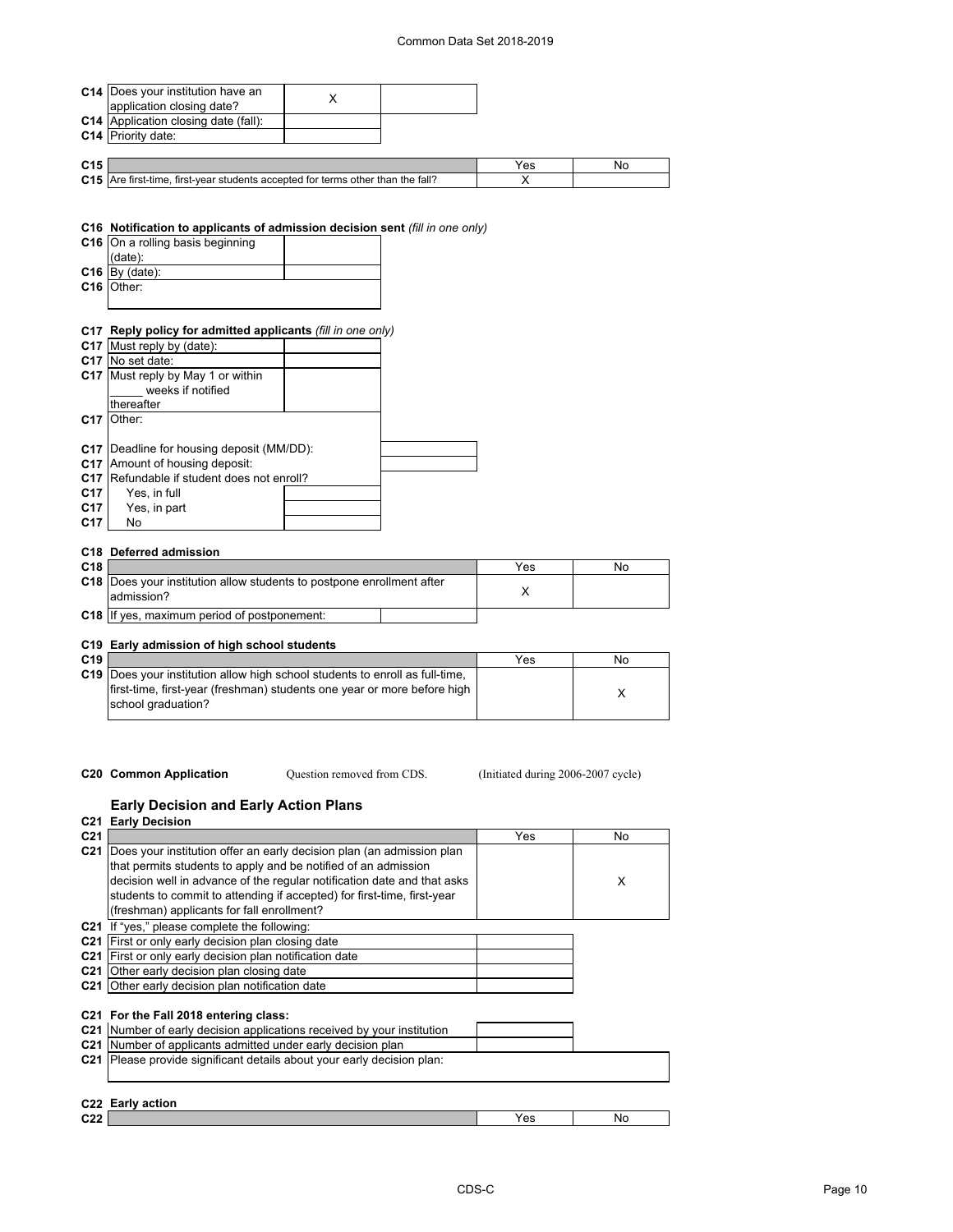#### Common Data Set 2018-2019

| C22 Do you have a nonbinding early action plan whereby students are<br>notified of an admission decision well in advance of the regular<br>notification date but do not have to commit to attending your college? | X |
|-------------------------------------------------------------------------------------------------------------------------------------------------------------------------------------------------------------------|---|
| C22 If "yes," please complete the following:                                                                                                                                                                      |   |
| C22 Early action closing date                                                                                                                                                                                     |   |
| C22 Early action notification date                                                                                                                                                                                |   |
|                                                                                                                                                                                                                   |   |

**C22** Is your early action plan a "restrictive" plan under which you limit students from applying to other early plans?

| C <sub>22</sub> | es |  |
|-----------------|----|--|
| 0.22<br>---     |    |  |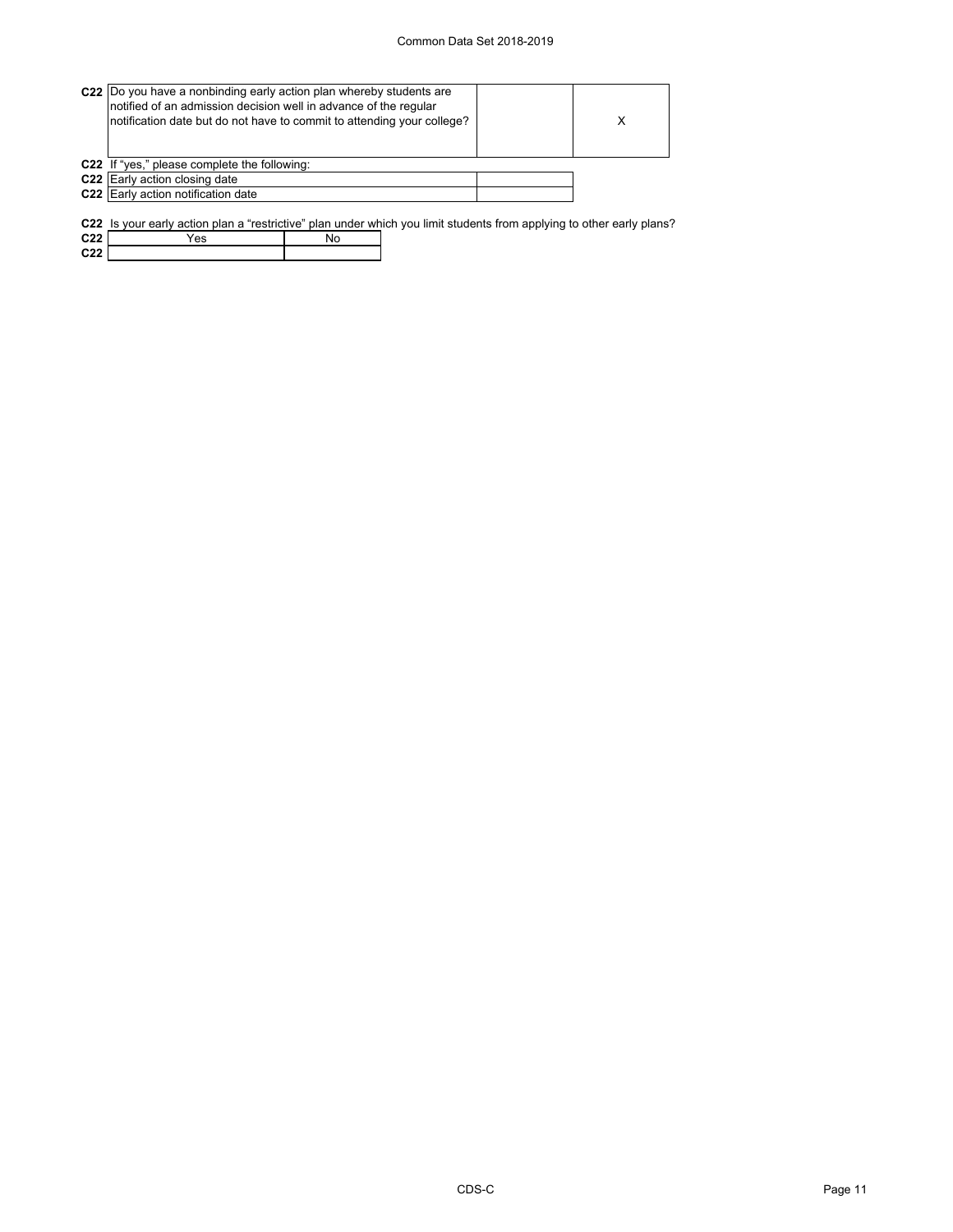## **D. TRANSFER ADMISSION**

## **Fall Applicants**

| D <sub>1</sub> |                                                         | Yes | No |  |
|----------------|---------------------------------------------------------|-----|----|--|
| D1             | Does your institution enroll transfer students? (If no, |     |    |  |
|                | please skip to Section E)                               |     |    |  |
| D1             | If yes, may transfer students earn advanced standing    |     |    |  |
|                | credit by transferring credits earned from course work  |     |    |  |
|                | completed at other colleges/universities?               |     |    |  |

**D2** Provide the number of students who applied, were admitted, and enrolled as degree-seeking transfer students in Fall 2018:

| D <sub>2</sub> |       | Applicants | Admitted   | Enrolled   |
|----------------|-------|------------|------------|------------|
|                |       |            | Applicants | Applicants |
| D <sub>2</sub> | Men   | 684        | 504        | 376        |
| D <sub>2</sub> | Women | 837        | 622        | 426        |
| D <sub>2</sub> | Total | 1.521      | 1.126      | 802        |

## **Application for Admission**

| D3 |  |  |  |  | Indicate terms for which transfers may enroll: |  |  |
|----|--|--|--|--|------------------------------------------------|--|--|
|----|--|--|--|--|------------------------------------------------|--|--|

| D <sub>3</sub> | <b>IFall</b> |  |
|----------------|--------------|--|
| D <sub>3</sub> | Winter       |  |
| D <sub>3</sub> | Spring       |  |
| D <sub>3</sub> | Summer       |  |

| D4             |                                                                                                                         | Yes           | No |
|----------------|-------------------------------------------------------------------------------------------------------------------------|---------------|----|
| D <sub>4</sub> | Must a transfer applicant have a minimum number of<br>credits completed or else must apply as an entering<br>Ifreshman? |               |    |
| D <sub>4</sub> | If yes, what is the minimum number of credits and the unit<br>of measure?                                               | 24 / semester |    |

#### **D5** Indicate all items required of transfer students to apply for admission:

| D <sub>5</sub> |                                                            | Required of All | Recommended<br>of All | Recommended<br>of Some | Required of Some | Not Required |
|----------------|------------------------------------------------------------|-----------------|-----------------------|------------------------|------------------|--------------|
| D <sub>5</sub> | High school transcript                                     |                 |                       |                        |                  |              |
| D <sub>5</sub> | College transcript(s)                                      |                 |                       |                        |                  |              |
| D <sub>5</sub> | Essay or personal<br>statement                             |                 |                       |                        |                  | х            |
| D <sub>5</sub> | Interview                                                  |                 |                       |                        |                  |              |
| D <sub>5</sub> | Standardized test scores                                   |                 |                       |                        |                  |              |
| D <sub>5</sub> | Statement of good<br>standing from prior<br>institution(s) |                 |                       |                        |                  | Х            |

**D6** If a minimum high school grade point average is required<br>
of transfer applicants, specify (an a 4.0 scale): of transfer applicants, specify (on a 4.0 scale):

**D7** If a minimum college grade point average is required of transfer applicants, specify (on a 4.0 scale):

**D8** List any other application requirements specific to transfer applicants:

**D9** List application priority, closing, notification, and candidate reply dates for transfer students. If applications are reviewed on a continuous or rolling basis, place a check mark in the "Rolling admission" column.

| D <sub>9</sub>  |                                                                            | <b>Priority Date</b> | <b>Closing Date</b> | <b>Notification Date</b> | <b>Reply Date</b> | Rollina<br><b>Admission</b> |
|-----------------|----------------------------------------------------------------------------|----------------------|---------------------|--------------------------|-------------------|-----------------------------|
| D9              | Fall                                                                       |                      |                     |                          |                   |                             |
| D9              | Winter                                                                     |                      |                     |                          |                   |                             |
| D9              | Spring                                                                     |                      |                     |                          |                   |                             |
| D <sub>9</sub>  | Summer                                                                     |                      |                     |                          |                   |                             |
|                 |                                                                            |                      |                     |                          |                   |                             |
| D <sub>10</sub> |                                                                            |                      |                     | Yes                      | No                |                             |
| D <sub>10</sub> | Does an open admission policy, if reported, apply to<br>transfer students? |                      |                     |                          |                   |                             |
|                 |                                                                            |                      |                     |                          |                   |                             |
| D11             | Describe additional requirements for transfer admission, if applicable:    |                      |                     |                          |                   |                             |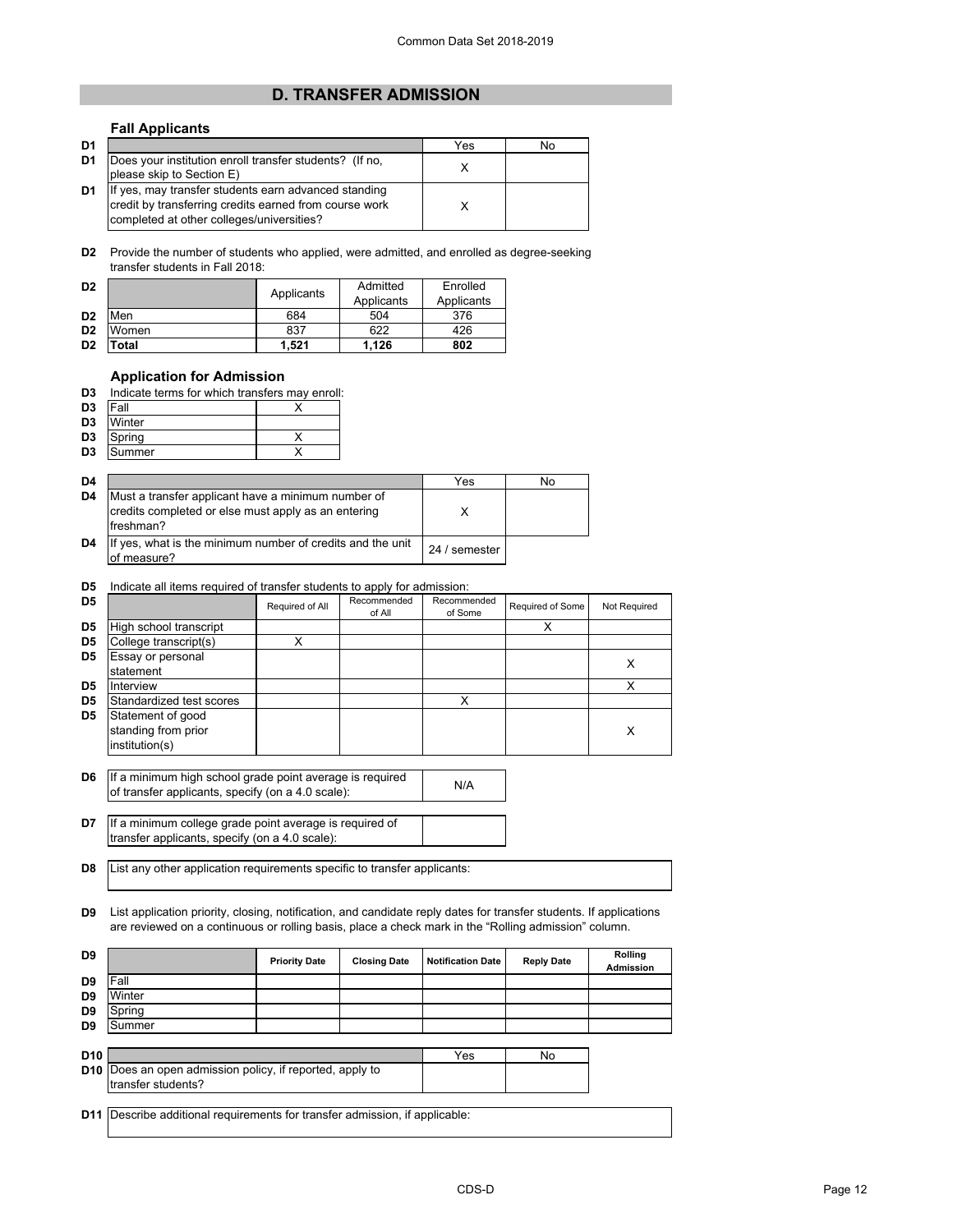### **Transfer Credit Policies**

|                 | <b>D12</b> Report the lowest grade earned for any course that may be<br>transferred for credit:                       |                              |           |
|-----------------|-----------------------------------------------------------------------------------------------------------------------|------------------------------|-----------|
| D <sub>13</sub> | <b>D13</b> Maximum number of credits or courses that may be<br>transferred from a two-year institution:               | Number<br>65                 | Unit Type |
| D <sub>14</sub> | <b>D14</b> Maximum number of credits or courses that may be<br>transferred from a four-year institution:              | <b>Number</b><br>Not limited | Unit Type |
|                 | <b>D15</b> Minimum number of credits that transfers must complete at<br>your institution to earn an associate degree: |                              |           |
|                 | <b>D16</b> Minimum number of credits that transfers must complete at<br>your institution to earn a bachelor's degree: | 32                           |           |
|                 | <b>D17</b> Describe other transfer credit policies:                                                                   |                              |           |

## **Military Service Transfer Credit Policies**

**D18** Does your institution accept the following military/veteran transfer credits:

|                 |                                                                                                                                                                                                                                   | Yes           | No        |
|-----------------|-----------------------------------------------------------------------------------------------------------------------------------------------------------------------------------------------------------------------------------|---------------|-----------|
|                 | American Council on Education (ACE)                                                                                                                                                                                               | X             |           |
|                 | College Level Examination Program (CLEP)                                                                                                                                                                                          | X             |           |
|                 | DANTES Subject Standardized Tests (DSST)                                                                                                                                                                                          | X             |           |
|                 |                                                                                                                                                                                                                                   |               |           |
| D <sub>19</sub> |                                                                                                                                                                                                                                   | <b>Number</b> | Unit Type |
|                 | Maximum number of credits or courses that may be<br>transferred based on military education evaluated by the<br>American Council on Education (ACE):                                                                              |               |           |
|                 |                                                                                                                                                                                                                                   |               |           |
| D <sub>20</sub> |                                                                                                                                                                                                                                   | Number        | Unit Type |
|                 | Maximum number of credits or courses that may be transferred<br>based on Department of Defense supported prior learning<br>assessments (College Level Examination Program (CLEP) or<br>DANTES Subject Standardized Tests (DSST)): | 32            |           |
|                 |                                                                                                                                                                                                                                   |               |           |
|                 |                                                                                                                                                                                                                                   | Yes           | No        |
| D <sub>21</sub> | Are the military/veteran credit transfer policies on your website?                                                                                                                                                                | X             |           |
|                 |                                                                                                                                                                                                                                   |               |           |
| D <sub>21</sub> | If yes, please provide the URL where they can be located:<br>https://military.uni.edu/getting-started-uni                                                                                                                         |               |           |
|                 |                                                                                                                                                                                                                                   |               |           |
| D <sub>22</sub> | Describe other military/veteran transfer credit policies unique to your institution: In                                                                                                                                           |               |           |
|                 | addition to honoring ACE credit recommendations for the transfer of credit,                                                                                                                                                       |               |           |
|                 | the University of Northern lowa grants equivalent transfer credit for the fulfillment of Category 1D                                                                                                                              |               |           |
|                 | "Dimensions of Well-Being" for military students who provide a Joint Services Transcript. This is 2                                                                                                                               |               |           |

credit hours of credit that applies toward the 44 credits in Liberal Arts Core.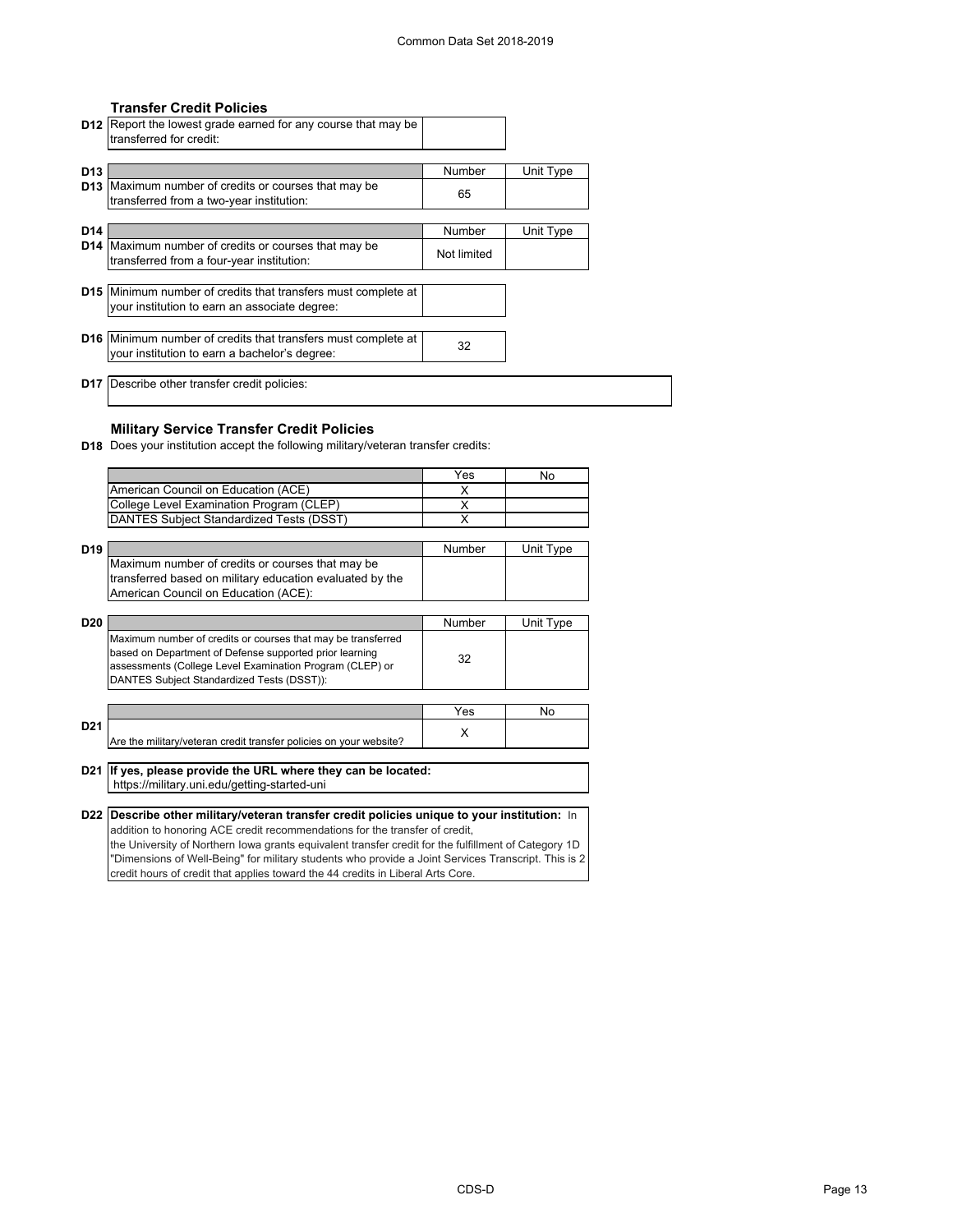## **E. ACADEMIC OFFERINGS AND POLICIES**

#### **E1 Special study options:** Identify those programs available at your institution. Refer to the glossary for definitions.

| E <sub>1</sub> | Accelerated program                                                               | X |
|----------------|-----------------------------------------------------------------------------------|---|
| E1             | Cooperative education program                                                     | X |
| E1             | Cross-registration                                                                |   |
| E1             | Distance learning                                                                 | X |
| E1             | Double major                                                                      | X |
| E <sub>1</sub> | Dual enrollment                                                                   | X |
| E1             | English as a Second Language (ESL)                                                | X |
| E1             | Exchange student program (domestic)                                               | X |
| E <sub>1</sub> | External degree program                                                           | x |
| E <sub>1</sub> | Honors Program                                                                    | X |
| E1             | Independent study                                                                 | X |
| E <sub>1</sub> | Internships                                                                       | X |
| E <sub>1</sub> | Liberal arts/career combination                                                   | X |
| E1             | Student-designed major                                                            | X |
| E <sub>1</sub> | Study abroad                                                                      | X |
| E1             | Teacher certification program                                                     | X |
| E <sub>1</sub> | Weekend college                                                                   | X |
| E1             | <b>Other (specify):</b> Combined Bachelor/Masters degree programs (BS/MS, BA/MS), | X |
|                | Undergraduate Dual Degree Majors, Undergraduate and Graduate certificates         |   |

## **E2 This question has been removed from the Common Data Set.**

## **E3 Areas in which all or most students are required to complete some course**

|                | work prior to graduation:                                    |   |
|----------------|--------------------------------------------------------------|---|
| E3             | Arts/fine arts                                               | х |
| E <sub>3</sub> | Computer literacy                                            |   |
| E <sub>3</sub> | English (including composition)                              |   |
| E <sub>3</sub> | Foreign languages                                            | x |
| E <sub>3</sub> | History                                                      | x |
| E <sub>3</sub> | <b>Humanities</b>                                            | x |
| E <sub>3</sub> | <b>Mathematics</b>                                           | x |
| E <sub>3</sub> | Philosophy                                                   | x |
| E <sub>3</sub> | Sciences (biological or physical)                            | Χ |
| E <sub>3</sub> | Social science                                               | Χ |
| E3             | Other (describe):                                            | X |
|                | Capstone experience, personal wellness, non-western cultures |   |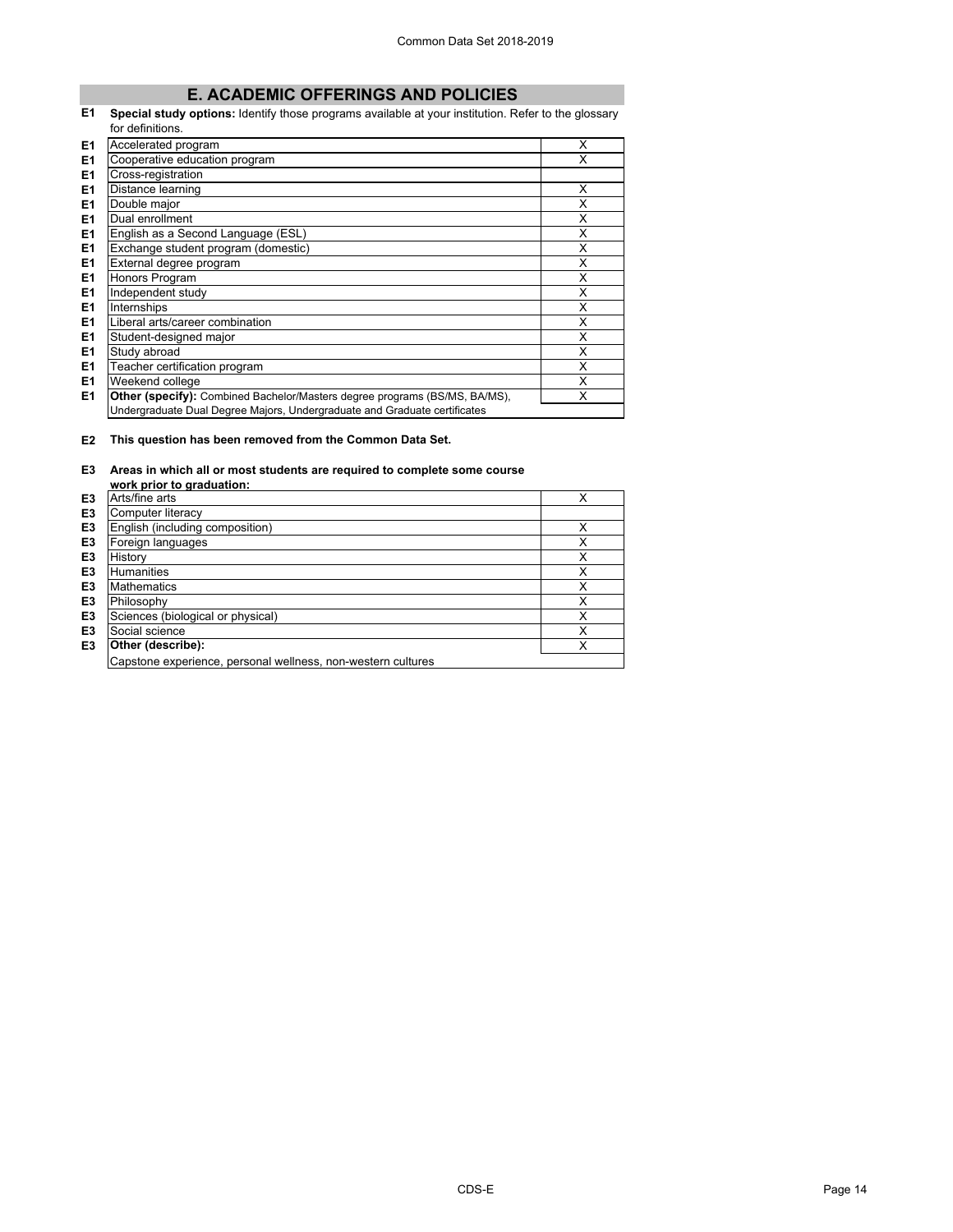# **F. STUDENT LIFE**

**F1** Percentages of first-time, first-year (freshman) degree-seeking students and degree-seeking undergraduates enrolled in Fall 2018 who fit the following categories:

| F <sub>1</sub> |                                                     | First-time, first-year |                |
|----------------|-----------------------------------------------------|------------------------|----------------|
|                |                                                     | (freshman)             | Undergraduates |
|                |                                                     | students               |                |
| F <sub>1</sub> | Percent who are from out of state (exclude          |                        |                |
|                | international/nonresident aliens from the numerator |                        |                |
|                | and denominator)                                    | 7.3%                   | 5.9%           |
| F <sub>1</sub> | Percent of men who join fraternities                | 5.5%                   | 3.9%           |
| F <sub>1</sub> | Percent of women who join sororities                | 8.6%                   | 6.7%           |
| F1             | Percent who live in college-owned, -operated, or -  |                        |                |
|                | affiliated housing                                  | 93.0%                  | 35.8%          |
| F <sub>1</sub> | Percent who live off campus or commute              | 7.0%                   | 64.2%          |
| F <sub>1</sub> | Percent of students age 25 and older                | 0.1%                   | 7.3%           |
| F <sub>1</sub> | Average age of full-time students                   | 18.3                   | 20.7           |
| F <sub>1</sub> | Average age of all students (full- and part-time)   | 18.3                   | 21.1           |

**F2 Activities offered** Identify those programs available at your institution.

| F <sub>2</sub> | <b>Campus Ministries</b>     | X                       |
|----------------|------------------------------|-------------------------|
| F <sub>2</sub> | Choral groups                | X                       |
| F <sub>2</sub> | Concert band                 | X                       |
| F <sub>2</sub> | Dance                        | $\overline{\mathsf{x}}$ |
| F <sub>2</sub> | Drama/theater                | X                       |
| F <sub>2</sub> | <b>International Student</b> | X                       |
|                | Organization                 |                         |
| F <sub>2</sub> | Jazz band                    | Χ                       |
| F <sub>2</sub> | Literary magazine            | $\overline{\mathsf{x}}$ |
| F <sub>2</sub> | Marching band                | $\overline{\mathsf{x}}$ |
| F <sub>2</sub> | Model UN                     | $\overline{\mathsf{x}}$ |
| F <sub>2</sub> | Music ensembles              | $\overline{\mathsf{x}}$ |
| F <sub>2</sub> | Musical theater              | X                       |
| F <sub>2</sub> | Opera                        | $\overline{\mathsf{x}}$ |
| F <sub>2</sub> | Pep band                     | $\overline{\mathsf{x}}$ |
| F <sub>2</sub> | Radio station                | X                       |
| F <sub>2</sub> | Student government           | $\overline{\mathsf{x}}$ |
| F <sub>2</sub> | Student newspaper            | X                       |
| F <sub>2</sub> | Student-run film society     |                         |
| F <sub>2</sub> | Symphony orchestra           | X                       |
| F <sub>2</sub> | <b>Television station</b>    |                         |
| F <sub>2</sub> | Yearbook                     | X                       |

**F3 ROTC** (program offered in cooperation with Reserve Officers' Training Corps)

| F <sub>3</sub> |                                      | On Campus | At Cooperating<br>Institution | Name of Cooperating<br>Institution |
|----------------|--------------------------------------|-----------|-------------------------------|------------------------------------|
|                | <b>F3</b> Army ROTC is offered:      |           |                               |                                    |
|                | <b>F3</b> Naval ROTC is offered:     |           |                               |                                    |
|                | <b>F3</b> Air Force ROTC is offered: |           |                               |                                    |

**F4 Housing:** Check all types of college-owned, -operated, or -affiliated housing available for undergraduates at your institution.

| anaorgraaaatoo at your mothation.                  |   |
|----------------------------------------------------|---|
| Coed dorms                                         | X |
| Men's dorms                                        | X |
| Women's dorms                                      | X |
| Apartments for married students                    | X |
| Apartments for single students                     | X |
| Special housing for disabled                       |   |
| students                                           |   |
| Special housing for international                  |   |
| students                                           |   |
| Fraternity/sorority housing                        | х |
| Cooperative housing                                | X |
| Theme housing                                      | X |
| Wellness housing                                   | X |
| Other housing options (specify):                   | X |
| Facilities accessible by persons with disabilities |   |
|                                                    |   |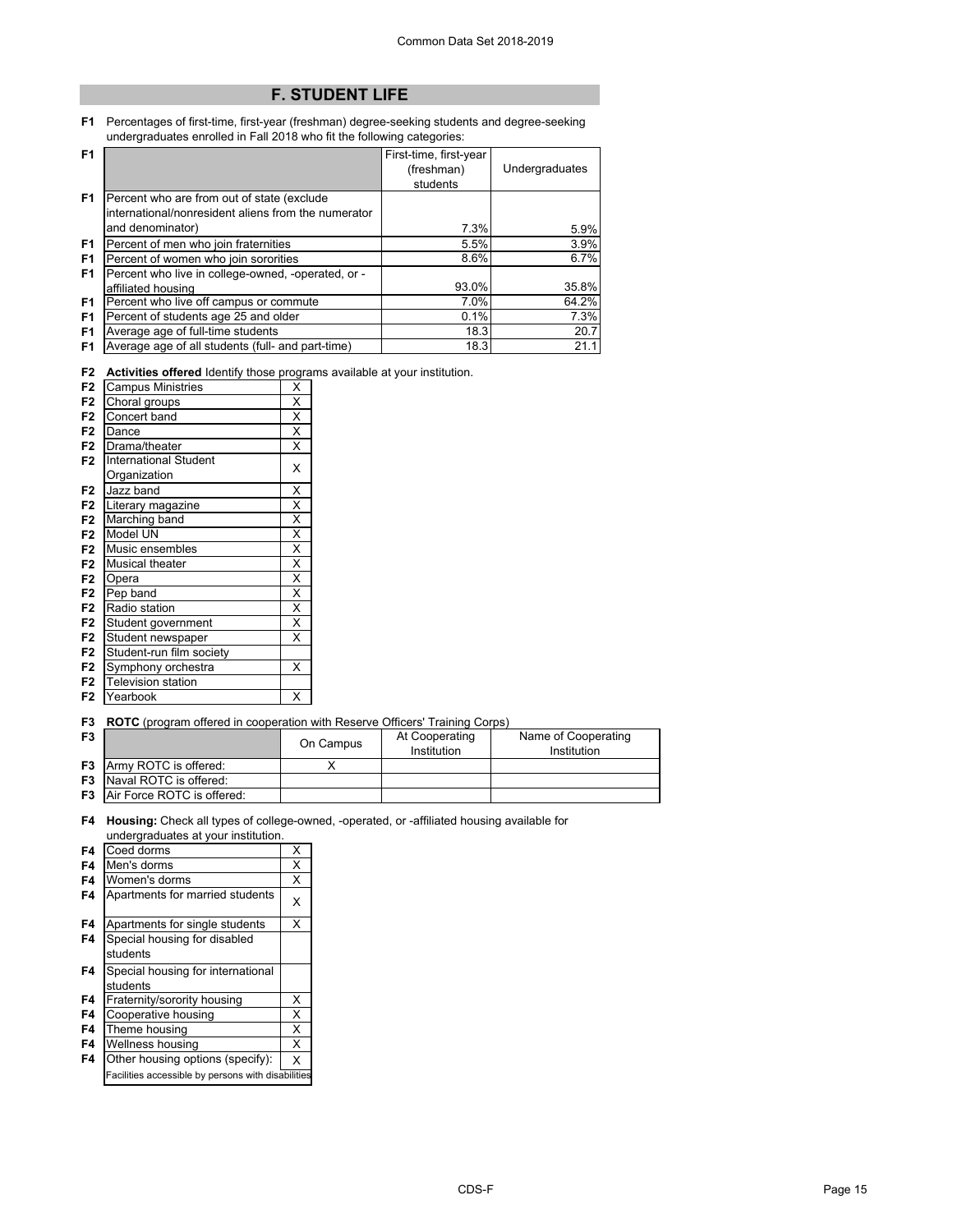## **G. ANNUAL EXPENSES**

**G0** Please provide the URL of your institution's net price calculator:

**Provide 2019-2020 academic year costs of attendance for the following categories that are applicable to your institution.**

- Check here if your institution's 2019-2020 academic year costs of attendance are not available at this
- X 4/1/2019 time and provide an approximate date (i.e., month/day) when your institution's final 2019-2020 academic year costs of attendance will be available:
- **G1 Undergraduate full-time tuition, required fees, room and board List the typical tuition, required fees, and room and board for a full-time undergraduate student for the FULL 2019-2020 academic year (30 semester or 45 quarter hours for institutions that derive annual tuition by multiplying credit hour cost by number of credits). A full academic year refers to the period of time generally extending from September to June; usually equated to two semesters, two trimesters, three quarters, or the period covered by a four-one-four plan. Room and board is defined as double occupancy and 19 meals per week or the maximum meal plan. Required fees include only charges that all full-time students must pay that are not included in tuition (e.g., registration, health, or activity fees.) Do not include optional fees (e.g., parking, laboratory use).**

| G1             |                                                             | First-Year | Undergraduates |         |
|----------------|-------------------------------------------------------------|------------|----------------|---------|
| G <sub>1</sub> | PRIVATE INSTITUTIONS                                        |            |                |         |
|                | Tuition:                                                    |            |                |         |
| G1             | PUBLIC INSTITUTIONS                                         |            |                |         |
|                | Tuition:                                                    |            |                |         |
|                | In-district                                                 |            |                |         |
| G1             | PUBLIC INSTITUTIONS                                         |            |                |         |
|                | In-state (out-of-district):                                 |            |                |         |
| G1             | PUBLIC INSTITUTIONS                                         |            |                |         |
|                | Out-of-state:                                               |            |                |         |
| G1             | NONRESIDENT ALIENS                                          |            |                |         |
|                | Tuition:                                                    |            |                |         |
|                |                                                             |            |                |         |
|                | <b>REQUIRED FEES:</b>                                       |            |                |         |
| G1             |                                                             |            |                |         |
|                | ROOM AND BOARD:                                             |            |                |         |
| G1             |                                                             |            |                |         |
|                | (on-campus)<br>ROOM ONLY:                                   |            |                |         |
| G1             |                                                             |            |                |         |
|                | (on-campus)                                                 |            |                |         |
| G1             | <b>BOARD ONLY:</b>                                          |            |                |         |
|                | (on-campus meal plan)                                       |            |                |         |
|                |                                                             |            |                |         |
| G1             | Comprehensive tuition and room and board fee (if your       |            |                |         |
|                | college cannot provide separate tuition and room and        |            |                |         |
|                | board fees):                                                |            |                |         |
|                |                                                             |            |                |         |
| G1             | Other:                                                      |            |                |         |
|                |                                                             |            |                |         |
| G2             |                                                             |            | Minimum        | Maximum |
|                |                                                             |            |                |         |
| G <sub>2</sub> | Number of credits per term a student can take for the       |            |                |         |
|                | stated full-time tuition                                    |            |                |         |
| G <sub>3</sub> |                                                             |            | Yes            | No      |
| G3             |                                                             |            |                |         |
|                | Do tuition and fees vary by year of study (e.g., sophomore, |            |                |         |
|                | junior, senior)?                                            |            |                |         |
|                |                                                             |            |                |         |
| G4             |                                                             |            | Yes            | No      |
| G4             | Do tuition and fees vary by undergraduate instructional     |            |                |         |
|                | program?                                                    |            |                |         |
| G4             |                                                             |            | $\frac{0}{0}$  |         |
|                |                                                             |            |                |         |
| G4             | If yes, what percentage of full-time undergraduates pay     |            |                |         |
|                | more than the tuition and fees reported in G1?              |            |                |         |
|                |                                                             |            |                |         |

**G5** Provide the estimated expenses for a typical full-time undergraduate student: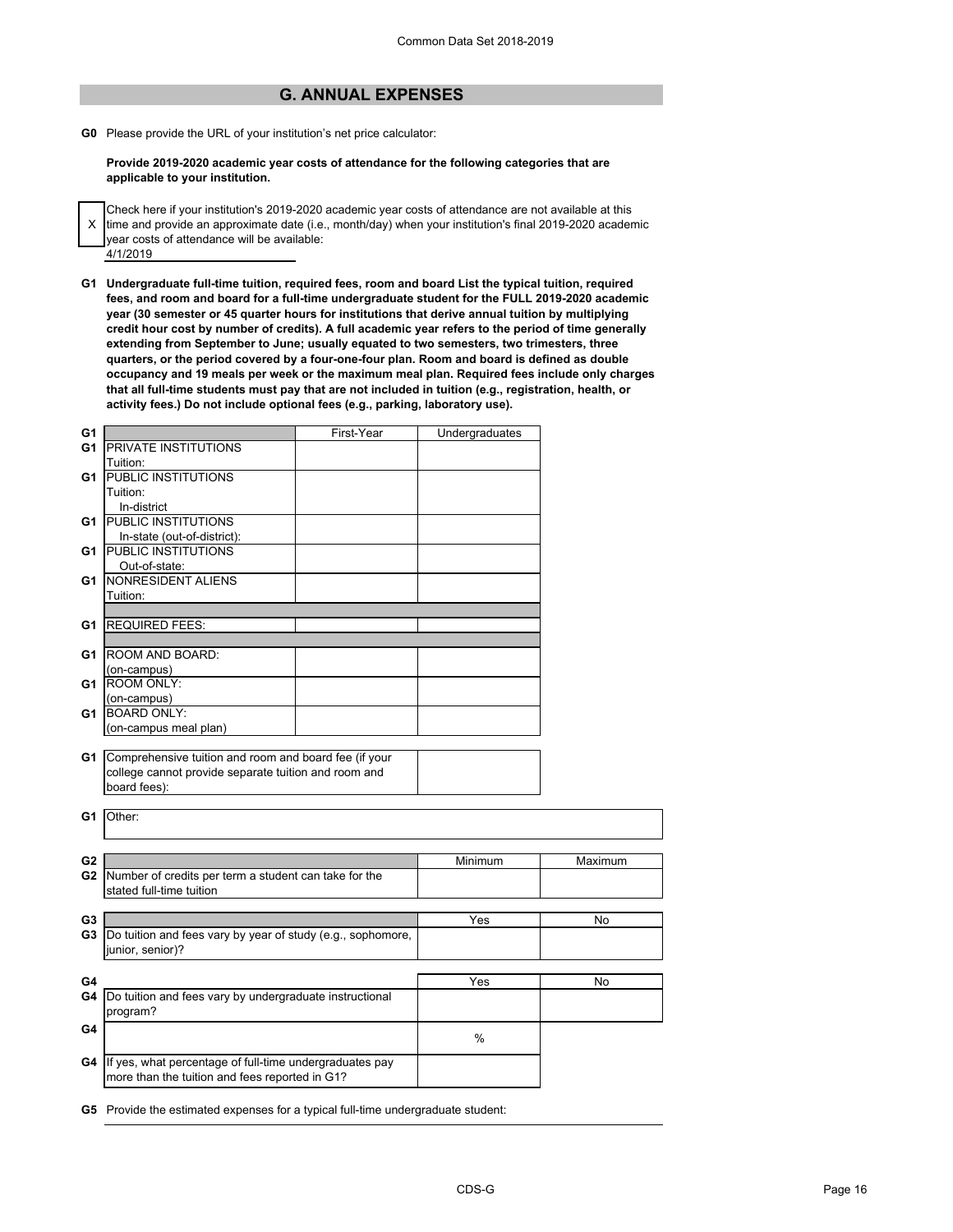### Common Data Set 2018-2019

| G5 |                                 | Residents | Commuters<br>(living at home) | Commuters<br>(not living at home) |  |
|----|---------------------------------|-----------|-------------------------------|-----------------------------------|--|
| G5 | Books and supplies              |           |                               |                                   |  |
| G5 | Room only                       |           |                               |                                   |  |
| G5 | Board only                      |           |                               |                                   |  |
| G5 | Room and board total (if your   |           |                               |                                   |  |
|    | college cannot provide separate |           |                               |                                   |  |
|    | room and board figures for      |           |                               |                                   |  |
|    | commuters not living at home):  |           |                               |                                   |  |
| G5 | Transportation                  |           |                               |                                   |  |
| G5 | Other expenses                  |           |                               |                                   |  |

**G6** Undergraduate per-credit-hour charges (tuition only)

| G <sub>6</sub> | <b>IPRIVATE INSTITUTIONS:</b> |  |
|----------------|-------------------------------|--|
| G6             | <b>PUBLIC INSTITUTIONS</b>    |  |
|                | In-district:                  |  |
| G6             | <b>PUBLIC INSTITUTIONS</b>    |  |
|                | In-state (out-of-district):   |  |
| G6             | <b>PUBLIC INSTITUTIONS</b>    |  |
|                | Out-of-state:                 |  |
| G6             | <b>INONRESIDENT ALIENS:</b>   |  |
|                |                               |  |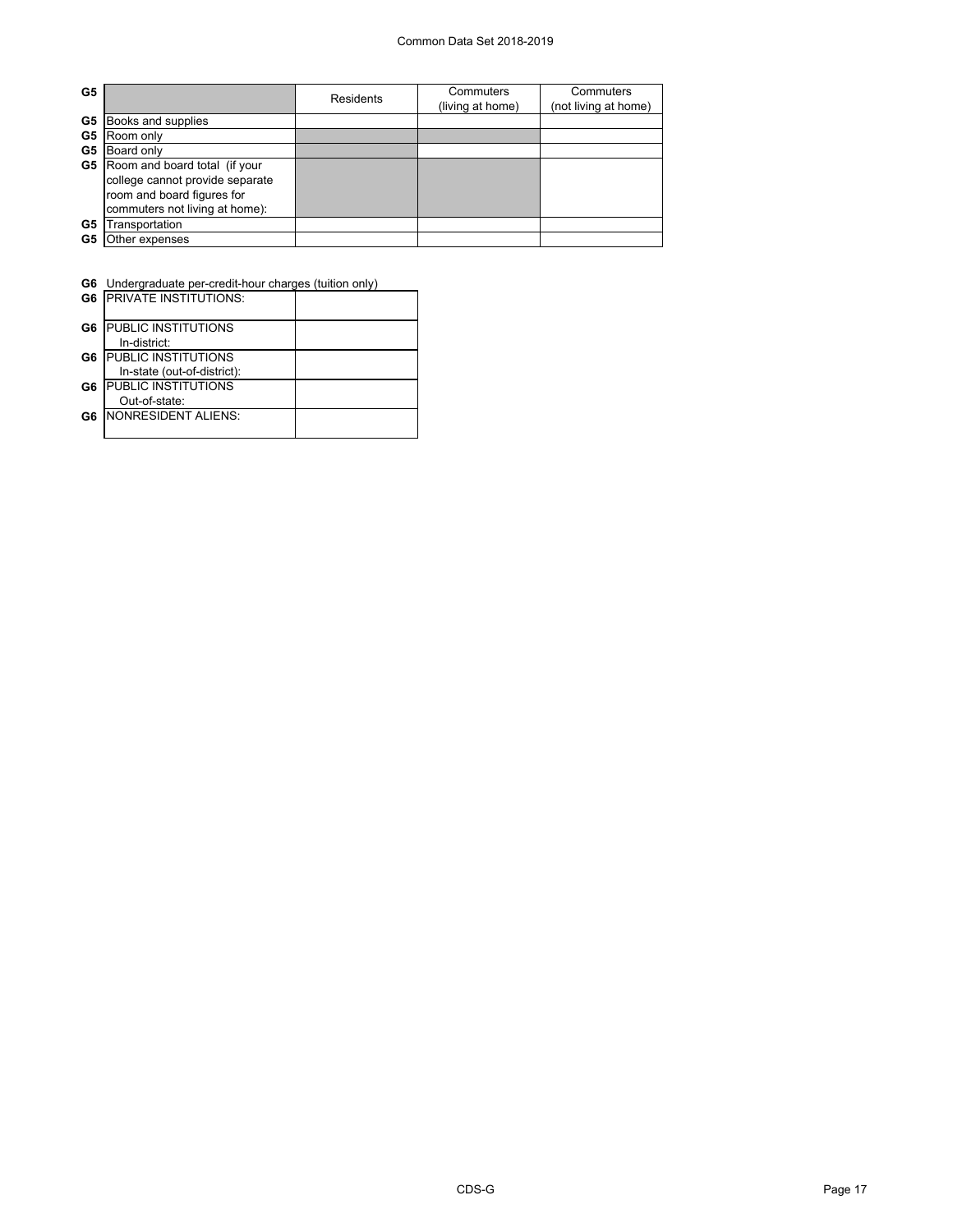## **H. FINANCIAL AID**

## **Aid Awarded to Enrolled Undergraduates**

Enter total dollar amounts awarded to enrolled full-time and less than full-time degree-seeking undergraduates (using the same cohort reported in CDS Question B1, "total degree-seeking" undergraduates) in the following categories. (Note: If the data being reported are final figures for the 2017- 2018 academic year (see the next item below), use the 2017-2018 academic year's CDS Question B1 cohort). Include aid awarded to international students (i.e., those not qualifying for federal aid). Aid that is non-need-based but that was used to meet need should be reported in the need-based aid columns. (For a suggested order of precedence in assigning categories of aid to cover need, see the entry for "non-needbased scholarship or grant aid" on the last page of the definitions section).

| H1             |                                                                                                                                      | 2018-2019<br>estimated | 2017-2018<br>final |
|----------------|--------------------------------------------------------------------------------------------------------------------------------------|------------------------|--------------------|
| H <sub>1</sub> | lndicate the academic vear for which data are reported for items H1.<br>H <sub>2</sub> . H <sub>2</sub> A, and H <sub>6</sub> below: |                        |                    |

**H3** Which needs-analysis methodology does your institution use in awarding institutional aid?

- **H3** X Federal methodology (FM)
- **H3 H3** Institutional methodology (IM) Both FM and IM

| H1             |                                                                                                                                            | Need-based \$<br>(Include non-need-<br>based aid used to<br>meet need.) | Non-need-<br>based \$<br>(Exclude non-need-<br>based aid used to<br>meet need.) |
|----------------|--------------------------------------------------------------------------------------------------------------------------------------------|-------------------------------------------------------------------------|---------------------------------------------------------------------------------|
| H1             | <b>Scholarships/Grants</b>                                                                                                                 |                                                                         |                                                                                 |
| H1             | Federal                                                                                                                                    | \$13,338,448                                                            | \$383,309                                                                       |
| H1             | State (i.e., all states, not only the state in which your institution is                                                                   |                                                                         |                                                                                 |
|                | located)                                                                                                                                   | \$1,025,929                                                             | \$197,613                                                                       |
| H <sub>1</sub> | Institutional: Endowed scholarships, annual gifts and tuition funded<br>grants, awarded by the college, excluding athletic aid and tuition |                                                                         |                                                                                 |
|                | waivers (which are reported below).                                                                                                        | \$12,280,347                                                            | \$2,543,151                                                                     |
| <b>H1</b>      | Scholarships/grants from external sources (e.g., Kiwanis, National                                                                         |                                                                         |                                                                                 |
|                | Merit) not awarded by the college                                                                                                          | \$1,817,135                                                             | \$635,638                                                                       |
| H <sub>1</sub> | <b>Total Scholarships/Grants</b>                                                                                                           | \$28,461,859                                                            | \$3,759,711                                                                     |
| H <sub>1</sub> | Self-Help                                                                                                                                  |                                                                         |                                                                                 |
| H1             | Student loans from all sources (excluding parent loans)                                                                                    | \$18,373,167                                                            | \$24,949,332                                                                    |
| H <sub>1</sub> | Federal Work-Study                                                                                                                         | \$701.991                                                               |                                                                                 |
| H1             | State and other (e.g., institutional) work-study/employment (Note:                                                                         |                                                                         |                                                                                 |
|                | Excludes Federal Work-Study captured above.)                                                                                               | \$0                                                                     | \$0                                                                             |
| H <sub>1</sub> | <b>Total Self-Help</b>                                                                                                                     | \$19,075,158                                                            | \$24,949,332                                                                    |
| H1             | Other                                                                                                                                      |                                                                         |                                                                                 |
| H <sub>1</sub> | Parent Loans                                                                                                                               | \$7,640,795                                                             | \$3,379,745                                                                     |
| H <sub>1</sub> | <b>Tuition Waivers</b>                                                                                                                     |                                                                         |                                                                                 |
|                | Reporting is optional. Report tuition waivers in this row if you choose to                                                                 |                                                                         |                                                                                 |
|                | report them. Do not report tuition waivers elsewhere.                                                                                      | \$0                                                                     | \$0                                                                             |
| H1             | <b>Athletic Awards</b>                                                                                                                     | \$3,244,302                                                             | \$316,689                                                                       |

**H2 Number of Enrolled Students Awarded Aid:** List the number of degree-seeking full-time and less-thanfull-time undergraduates who applied for and were awarded financial aid from any source. **Aid that is nonneed-based but that was used to meet need should be counted as need-based aid.** Numbers should reflect the cohort awarded the dollars reported in H1. Note: In the chart below, students may be counted in more than one row, and full-time freshmen should also be counted as full-time undergraduates.

| H <sub>2</sub> |                                                                                                         | First-time<br><b>Full-time</b><br>Freshmen | <b>Full-time</b><br>Undergraduate<br>(Incl. Fresh.) | <b>Less Than</b><br><b>Full-time</b><br>Undergraduate |
|----------------|---------------------------------------------------------------------------------------------------------|--------------------------------------------|-----------------------------------------------------|-------------------------------------------------------|
| H <sub>2</sub> | Number of degree-seeking undergraduate students<br>a)<br>(CDS Item B1 if reporting on Fall 2017 cohort) | 1,813                                      | 9,100                                               | 905                                                   |
| H <sub>2</sub> | Number of students in line a who applied for need-based<br>financial aid                                | 1.570                                      | 7.117                                               | 699                                                   |
| H <sub>2</sub> | Number of students in line <b>b</b> who were determined to<br>have financial need                       | 1.067                                      | 5.571                                               | 622                                                   |
| H <sub>2</sub> | Number of students in line c who were awarded any<br>ld)<br>financial aid                               | 1,029                                      | 5.242                                               | 553                                                   |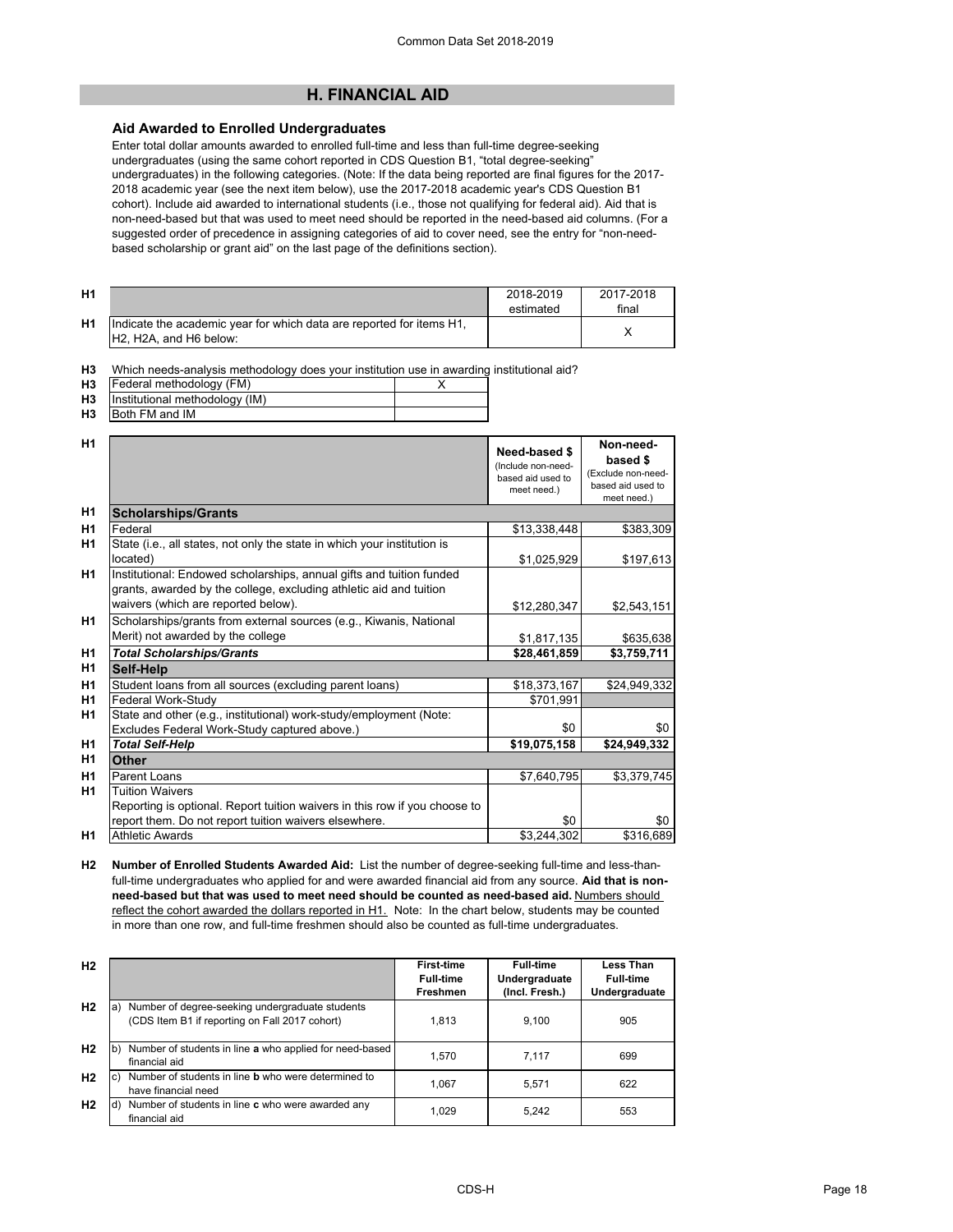| H <sub>2</sub> |              | e) Number of students in line d who were awarded any      | 581         | 3,173   | 365         |
|----------------|--------------|-----------------------------------------------------------|-------------|---------|-------------|
|                |              | need-based scholarship or grant aid                       |             |         |             |
| H <sub>2</sub> |              | Number of students in line <b>d</b> who were awarded any  | 720         | 3,679   | 413         |
|                |              | need-based self-help aid                                  |             |         |             |
| H <sub>2</sub> |              | Number of students in line d who were awarded any non-    | 757         | 2,791   | 128         |
|                |              | need-based scholarship or grant aid                       |             |         |             |
| H <sub>2</sub> |              | h) Number of students in line d whose need was fully met  |             |         |             |
|                |              | (exclude PLUS loans, unsubsidized loans, and private      | 154         | 822     | 32          |
|                |              | alternative loans)                                        |             |         |             |
| H <sub>2</sub> |              | On average, the percentage of need that was met of        |             |         |             |
|                |              | students who were awarded any need-based aid.             |             |         |             |
|                |              | Exclude any aid that was awarded in excess of need as     |             |         |             |
|                |              | well as any resources that were awarded to replace EFC    | 65.5%       | 64.2%   | 47.0%       |
|                |              | (PLUS loans, unsubsidized loans, and private alternative  |             |         |             |
|                |              | loans)                                                    |             |         |             |
| H <sub>2</sub> |              | The average financial aid package of those in line d.     |             |         |             |
|                |              | Exclude any resources that were awarded to replace        |             |         |             |
|                |              | EFC (PLUS loans, unsubsidized loans, and private          | \$8,239     | \$8,237 | \$6,472     |
|                |              | alternative loans)                                        |             |         |             |
| H <sub>2</sub> |              | Average need-based scholarship and grant award of         |             |         |             |
|                | $\mathsf{k}$ | those in line e                                           | \$5,077     | \$5,104 | \$4,223     |
| H <sub>2</sub> |              | Average need-based self-help award (excluding PLUS        |             |         |             |
|                |              | loans, unsubsidized loans, and private alternative loans) | \$3.843     | \$4,620 | \$<br>4.289 |
|                |              | of those in line f                                        |             |         |             |
| H <sub>2</sub> |              | m) Average need-based loan (excluding PLUS loans,         |             |         |             |
|                |              | unsubsidized loans, and private alternative loans) of     |             |         |             |
|                |              | those in line f who were awarded a need-based loan        | \$<br>3,525 | \$4,385 | \$4,166     |
|                |              |                                                           |             |         |             |
|                |              |                                                           |             |         |             |

**H2A Number of Enrolled Students Awarded Non-need-based Scholarships and Grants**: List the number of degree-seeking full-time and less-than-full-time undergraduates who had no financial need and who were awarded institutional non-need-based scholarship or grant aid. Numbers should reflect the cohort awarded the dollars reported in H1. Note: In the chart below, students may be counted in more than one row, and full-time freshmen should also be counted as full-time undergraduates.

| H2A             |                                                                                                                                                                                                                  | <b>First-time</b><br><b>Full-time</b><br><b>Freshmen</b> | <b>Full-time</b><br>Undergrad<br>(Incl. Fresh.) | Less Than<br><b>Full-time</b><br>Undergrad |
|-----------------|------------------------------------------------------------------------------------------------------------------------------------------------------------------------------------------------------------------|----------------------------------------------------------|-------------------------------------------------|--------------------------------------------|
| $H2A$ In        | Number of students in line a who had no financial need<br>and who were awarded institutional non-need-based<br>scholarship or grant aid (exclude those who were<br>awarded athletic awards and tuition benefits) | 416                                                      | 1.136                                           | 21                                         |
|                 | H2A o) Average dollar amount of institutional non-need-based<br>scholarship and grant aid awarded to students in line n                                                                                          | \$3,376                                                  | \$3,255                                         | \$2,461                                    |
| $H2A$ $p)$      | Number of students in line a who were awarded an<br>institutional non-need-based athletic scholarship or grant                                                                                                   | 43                                                       | 183                                             | 2                                          |
| $H2A  q\rangle$ | Average dollar amount of institutional non-need-based<br>athletic scholarships and grants awarded to students in<br>line <b>p</b>                                                                                | \$5,579                                                  | 11.507<br>S                                     | 8,841<br>\$                                |

**H3** Incorporated into H1 above.

**Note:** These are the graduates and loan types to include and exclude in order to fill out CDS H4 and H5. Include:

\* 2018 undergraduate class: all students who started at your institution as first- time students and received a bachelor's degree between July 1, 2017 and June 30, 2018.

\* only loans made to students who borrowed while enrolled at your institution.

\* co-signed loans.

Exclude:

**H4**

\* students who transferred in.

\* money borrowed at other institutions. \* parent loans

\* students who did not graduate or who graduated with another degree or certificate (but no bachelor's degree).

| Provide the number of students in the 2018 undergraduate class who started at your<br>institution as first-time students and received a bachelor's degree between July 1, 2017<br>l and June 30. 2018. Exclude students who transferred into vour institution_ | 1.241 |
|----------------------------------------------------------------------------------------------------------------------------------------------------------------------------------------------------------------------------------------------------------------|-------|
|----------------------------------------------------------------------------------------------------------------------------------------------------------------------------------------------------------------------------------------------------------------|-------|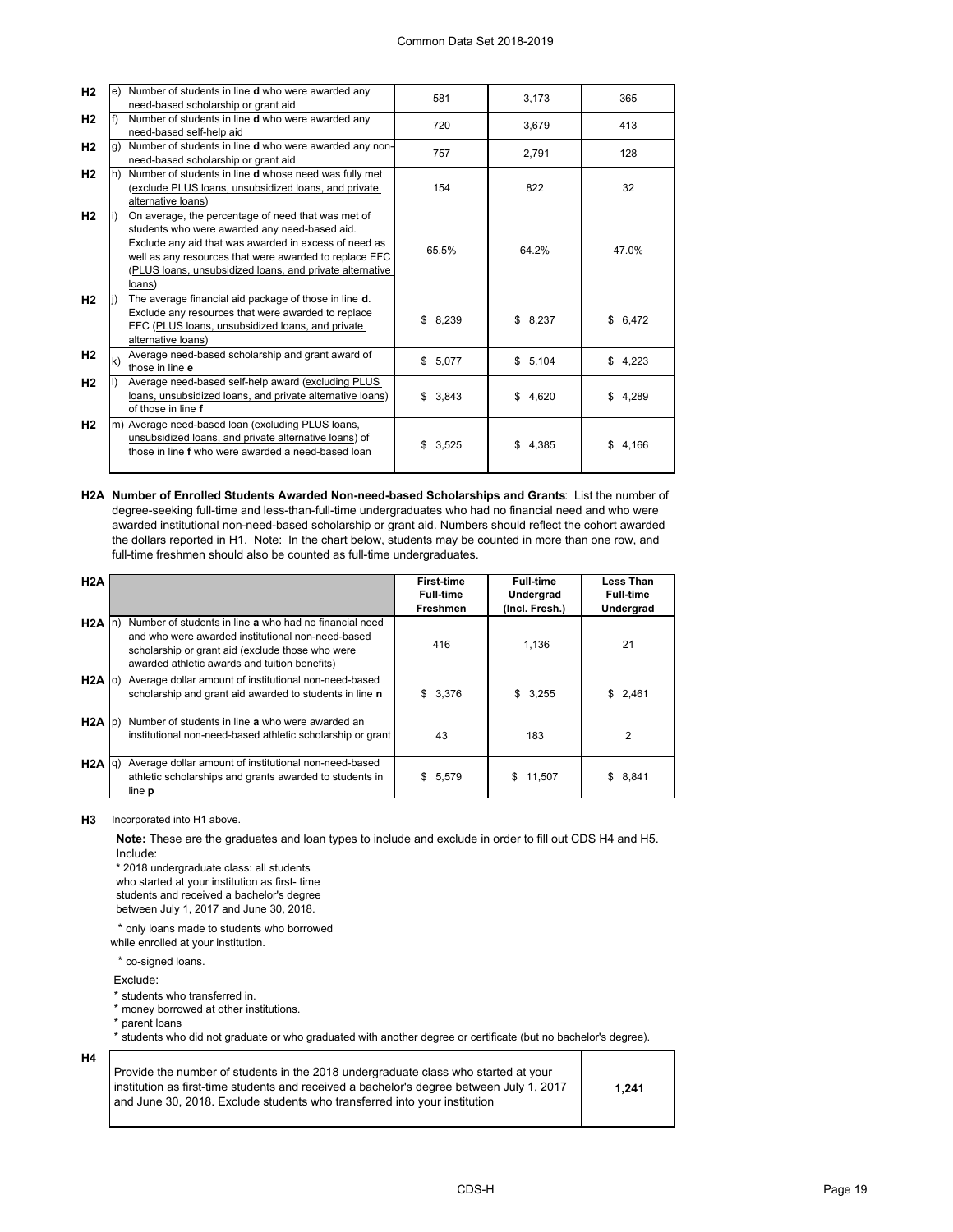#### Common Data Set 2018-2019

Number and percent of students in class (defined in H4 above) borrowing from federal, non-federal, and any loan sources, and the average (or mean) amount borrowed. NOTE: The "Average per-undergraduate-borrower cumulative principal borrowed," is designed to<br>provide better information about student borrowing from federal and nonfederal (institutional, numbers, percentages, and averages for each row should be based only on the loan source specified for the particular row. For<br>example, the federal loans average (row b) should only be the cumulative average of federal loan e) should only be the cumulative average of private loans.

| Source/Type of Loan                                                                                                                                                                                                                                       | Number in the<br>class (defined in<br>H <sub>4</sub> above) who<br>borrowed from<br>the types of loans<br>specified in the<br>first column | Percent of the<br>class (defined<br>above) who<br>borrowed from<br>the types of<br>loans specified in<br>the first column<br>(nearest 1%) | Average per<br>undergraduate<br><b>borrower</b><br>cumulative<br>principal<br>borrowed from<br>the types of loans<br>specified in the<br>first column<br>(nearest \$1) |
|-----------------------------------------------------------------------------------------------------------------------------------------------------------------------------------------------------------------------------------------------------------|--------------------------------------------------------------------------------------------------------------------------------------------|-------------------------------------------------------------------------------------------------------------------------------------------|------------------------------------------------------------------------------------------------------------------------------------------------------------------------|
| a) Any Ioan program: Federal Perkins, Federal Stafford<br>Subsidized and Unsubsidized, institutional, state, private<br>loans that your institution is aware of, etc. Include both<br>Federal Direct Student Loans and Federal Family<br>Education Loans. | 860                                                                                                                                        | 69.30%                                                                                                                                    | \$24,474                                                                                                                                                               |
| b) Federal loan programs: Federal Perkins, Federal<br>Stafford Subsidized and Unsubsidized. Include both<br>Federal Direct Student Loans and Federal Family<br>Education Loans.                                                                           | 855                                                                                                                                        | 68.90%                                                                                                                                    | \$21,975                                                                                                                                                               |
| c) Institutional loan programs.                                                                                                                                                                                                                           | $\Omega$                                                                                                                                   | $0.00\%$                                                                                                                                  | \$0                                                                                                                                                                    |
| d) State loan programs.                                                                                                                                                                                                                                   | $\Omega$                                                                                                                                   | $0.00\%$                                                                                                                                  | \$0                                                                                                                                                                    |
| e) Private student loans made by a bank or<br>lender                                                                                                                                                                                                      | 128                                                                                                                                        | 10.30%                                                                                                                                    | \$17,644                                                                                                                                                               |

**Aid to Undergraduate Degree-seeking Nonresident Aliens** (Note: Report numbers and dollar amounts for the same academic year checked in item H1.)

**H6** Indicate your institution's policy regarding institutional scholarship and grant aid for undergraduate degreeseeking nonresident aliens:

| H <sub>6</sub> | Institutional need-based scholarship or grant aid is available                                                                                                                                                                  |   |           |
|----------------|---------------------------------------------------------------------------------------------------------------------------------------------------------------------------------------------------------------------------------|---|-----------|
| H6             | Institutional non-need-based scholarship or grant aid is available                                                                                                                                                              | x |           |
| H <sub>6</sub> | Institutional scholarship or grant aid is not available                                                                                                                                                                         |   |           |
| H <sub>6</sub> | If institutional financial aid is available for undergraduate degree-seeking nonresident<br>aliens, provide the number of undergraduate degree-seeking nonresident aliens who<br>were awarded need-based or non-need-based aid: |   | 101       |
| H <sub>6</sub> | Average dollar amount of institutional financial aid awarded to undergraduate degree-<br>seeking nonresident aliens:                                                                                                            |   | \$4,499   |
| H <sub>6</sub> | Total dollar amount of institutional financial aid awarded to undergraduate degree-<br>seeking nonresident aliens:                                                                                                              |   | \$454.429 |

**H7** Check off all financial aid forms nonresident alien first-year financial aid applicants must submit:

| <b>H7</b> | Institution's own financial aid form              |  |
|-----------|---------------------------------------------------|--|
| <b>H7</b> | <b>ICSS/Financial Aid PROFILE</b>                 |  |
| H7        | International Student's Financial Aid Application |  |
| H7        | International Student's Certification of Finances |  |
| <b>H7</b> | Other (specify):                                  |  |

**H5**

**H5**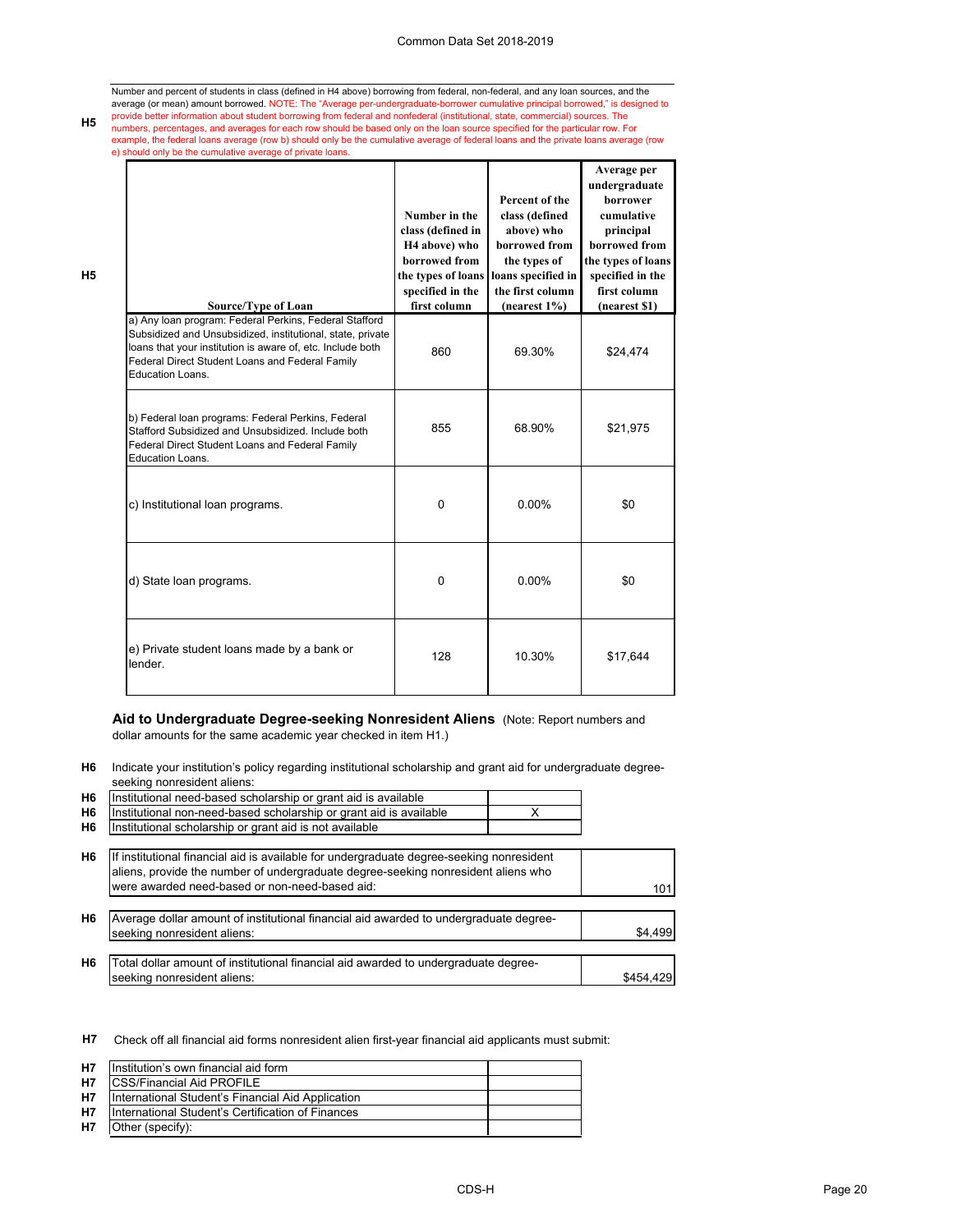## **Process for First-Year/Freshman Students**

**H8**

|                                                                                                      | <b>FAFSA</b>                                                                       |                         | х          |
|------------------------------------------------------------------------------------------------------|------------------------------------------------------------------------------------|-------------------------|------------|
| H8                                                                                                   | Institution's own financial aid form                                               |                         |            |
| H8                                                                                                   | <b>CSS/Financial Aid PROFILE</b>                                                   |                         |            |
| H8                                                                                                   | State aid form                                                                     |                         |            |
|                                                                                                      |                                                                                    |                         |            |
| H8                                                                                                   | Noncustodial PROFILE                                                               |                         |            |
| H8                                                                                                   | <b>Business/Farm Supplement</b>                                                    |                         |            |
| H8                                                                                                   | Other (specify):                                                                   |                         |            |
|                                                                                                      |                                                                                    |                         |            |
|                                                                                                      |                                                                                    |                         |            |
| H9                                                                                                   | Indicate filing dates for first-year (freshman) students:                          |                         |            |
| Η9                                                                                                   | Priority date for filing required financial aid forms:                             |                         | 1/15       |
|                                                                                                      | Deadline for filing required financial aid forms:                                  |                         |            |
| Н9                                                                                                   |                                                                                    |                         |            |
| H <sub>9</sub>                                                                                       | No deadline for filing required forms (applications processed on a                 |                         |            |
|                                                                                                      | rolling basis):                                                                    |                         |            |
|                                                                                                      |                                                                                    |                         |            |
| H10                                                                                                  | Indicate notification dates for first-year (freshman) students (answer a or b):    |                         |            |
| H <sub>10</sub>                                                                                      | a) Students notified on or about (date):                                           |                         |            |
|                                                                                                      |                                                                                    |                         |            |
| H10                                                                                                  |                                                                                    | Yes                     | No         |
| H10                                                                                                  | b) Students notified on a rolling basis:                                           | X                       |            |
| H <sub>10</sub>                                                                                      | If yes, starting date:                                                             | 1/31                    |            |
|                                                                                                      |                                                                                    |                         |            |
|                                                                                                      | H11 Indicate reply dates:                                                          |                         |            |
| H11                                                                                                  | Students must reply by (date):                                                     |                         |            |
|                                                                                                      |                                                                                    |                         |            |
|                                                                                                      | weeks of notification.<br>H <sub>11</sub> or within                                |                         |            |
|                                                                                                      |                                                                                    |                         |            |
|                                                                                                      | <b>Types of Aid Available</b>                                                      |                         |            |
|                                                                                                      | Please check off all types of aid available to undergraduates at your institution: |                         |            |
|                                                                                                      | H <sub>12</sub> Loans                                                              |                         |            |
|                                                                                                      |                                                                                    |                         |            |
|                                                                                                      | H12 FEDERAL DIRECT STUDENT LOAN PROGRAM (DIRECT LOAN)                              |                         |            |
|                                                                                                      | <b>H12</b> Direct Subsidized Stafford Loans                                        |                         | х          |
|                                                                                                      | H12 Direct Unsubsidized Stafford Loans                                             |                         | X          |
|                                                                                                      |                                                                                    |                         |            |
|                                                                                                      |                                                                                    |                         |            |
|                                                                                                      | H12 Direct PLUS Loans                                                              |                         | X          |
|                                                                                                      |                                                                                    |                         |            |
|                                                                                                      | <b>H12</b>   Federal Perkins Loans                                                 |                         | х          |
|                                                                                                      | <b>H12</b>   Federal Nursing Loans                                                 |                         |            |
|                                                                                                      | H12 State Loans                                                                    |                         |            |
|                                                                                                      | H12 College/university loans from institutional funds                              |                         |            |
|                                                                                                      |                                                                                    |                         | х          |
|                                                                                                      | Other (specify):                                                                   |                         |            |
|                                                                                                      | Private education loans                                                            |                         |            |
|                                                                                                      |                                                                                    |                         |            |
|                                                                                                      | H13 Scholarships and Grants                                                        |                         |            |
|                                                                                                      | H13 NEED-BASED:                                                                    |                         |            |
|                                                                                                      | <b>H13</b> Federal Pell                                                            |                         | х          |
|                                                                                                      | H <sub>13</sub> SEOG                                                               |                         | х          |
|                                                                                                      |                                                                                    |                         |            |
|                                                                                                      | H13 State scholarships/grants                                                      |                         | X          |
|                                                                                                      | H13 Private scholarships                                                           |                         | х          |
|                                                                                                      | H13 College/university scholarship or grant aid from institutional funds           |                         | X          |
|                                                                                                      | <b>H13</b>   United Negro College Fund                                             |                         |            |
|                                                                                                      | <b>H13</b> Federal Nursing Scholarship                                             |                         |            |
|                                                                                                      |                                                                                    |                         | X          |
|                                                                                                      | Other (specify):                                                                   |                         |            |
|                                                                                                      | <b>Federal TEACH Grant</b>                                                         |                         |            |
|                                                                                                      |                                                                                    |                         |            |
|                                                                                                      | H14 Check off criteria used in awarding institutional aid. Check all that apply.   |                         |            |
|                                                                                                      |                                                                                    | Non-Need Based          | Need-Based |
|                                                                                                      | Academics                                                                          | Χ                       | х          |
|                                                                                                      |                                                                                    |                         |            |
|                                                                                                      | Alumni affiliation                                                                 | $\overline{\mathsf{x}}$ |            |
|                                                                                                      | H <sub>14</sub> Art                                                                | Χ                       |            |
|                                                                                                      | <b>Athletics</b>                                                                   | X                       |            |
|                                                                                                      | H <sub>14</sub> Job skills                                                         |                         |            |
|                                                                                                      | <b>ROTC</b>                                                                        | Χ                       |            |
|                                                                                                      |                                                                                    |                         |            |
|                                                                                                      | H <sub>14</sub> Leadership                                                         | X                       |            |
|                                                                                                      | <b>H14</b> Minority status                                                         | X                       | х          |
|                                                                                                      | H14 Music/drama                                                                    | X                       |            |
| H <sub>12</sub><br>H <sub>13</sub><br>H <sub>14</sub><br>H <sub>14</sub><br>H14<br>H14<br>H14<br>H14 | Religious affiliation<br>State/district residency                                  | Х                       |            |

Check off all financial aid forms domestic first-year (freshman) financial aid applicants must submit: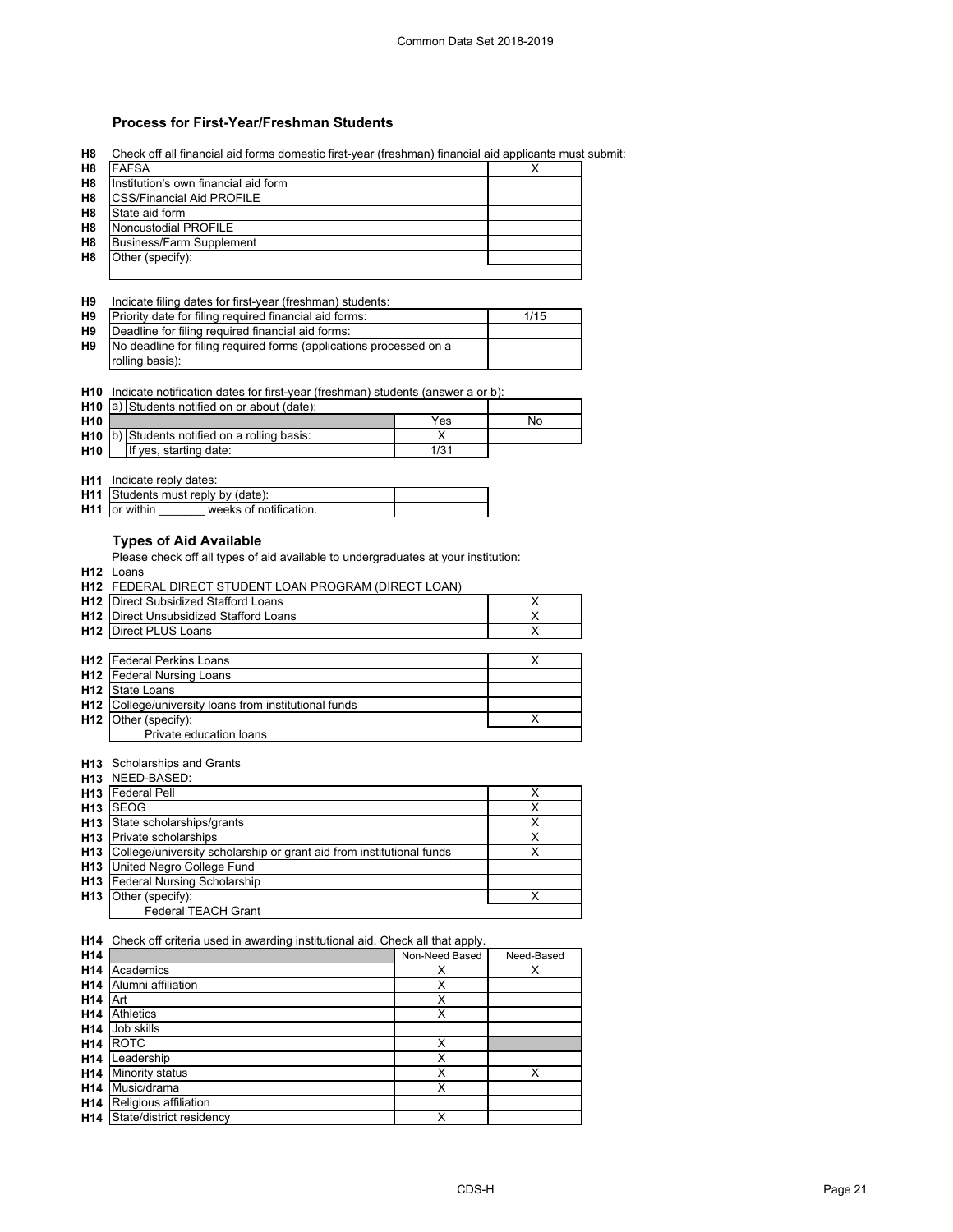**H15** If your institution has recently implemented any major financial aid policy, program, or initiative to make your institution more affordable to incoming students such as replacing loans with grants, or waiving costs for families below a certain income level please provide details below: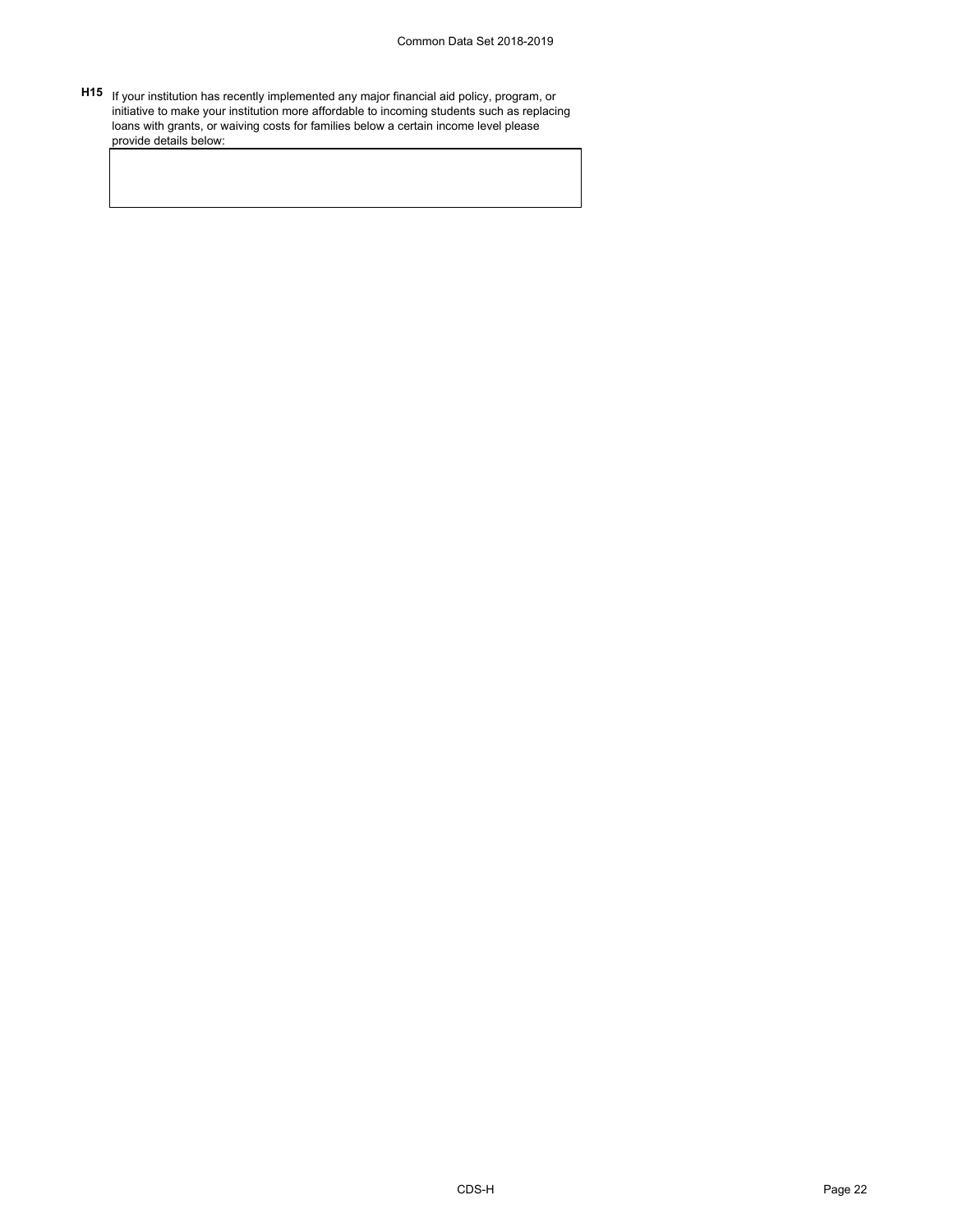## **I. INSTRUCTIONAL FACULTY AND CLASS SIZE**

#### **Please report the number of instructional faculty members in each category for Fall 2018. Include faculty who are on your institution's payroll on the census date your institution uses for**

**I1 IPEDS/AAUP.**

The following definition of full-time instructional faculty is used by the American Association of University Professors (AAUP) in its annual Faculty Compensation Survey (the part time definitions are not used by AAUP). Instructional Faculty is defined as those members of the instructional-research staff whose major regular assignment is instruction, including those with released time for research. Use the chart below to determine inclusions and exclusions:

|                                                                                                                                                                                                                                          | Full-time | Part-time                                                                       |
|------------------------------------------------------------------------------------------------------------------------------------------------------------------------------------------------------------------------------------------|-----------|---------------------------------------------------------------------------------|
| (a) instructional faculty in preclinical and clinical medicine, faculty who are not paid (e.g.,<br>those who donate their services or are in the military), or research-only faculty, post-<br>doctoral fellows, or pre-doctoral fellows | Exclude   | Include only if<br>they teach one<br>or more non-<br>clinical credit<br>courses |
| (b) administrative officers with titles such as dean of students, librarian, registrar, coach,<br>and the like, even though they may devote part of their time to classroom instruction and<br>may have faculty status                   | Exclude   | Include if they<br>teach one or<br>more non-<br>clinical credit<br>courses      |
| (c) other administrators/staff who teach one or more non-clinical credit courses even<br>though they do not have faculty status                                                                                                          | Exclude   | Include                                                                         |
| (d) undergraduate or graduate students who assist in the instruction of courses, but have<br>titles such as teaching assistant, teaching fellow, and the like                                                                            | Exclude   | Exclude                                                                         |
| (e) faculty on sabbatical or leave with pay                                                                                                                                                                                              | Include   | Exclude                                                                         |
| (f) faculty on leave without pay                                                                                                                                                                                                         | Exclude   | Exclude                                                                         |
| (g) replacement faculty for faculty on sabbatical leave or leave with pay                                                                                                                                                                | Exclude   | Include                                                                         |

*Full-time instructional faculty:* faculty employed on a full-time basis for instruction (including those with released time for research)

*Part-time instructional faculty:* Adjuncts and other instructors being paid solely for part-time classroom instruction. Also includes full-time faculty teaching less than two semesters, three quarters, two trimesters, or two four-month sessions. Employees who are not considered full-time instructional faculty but who teach one or more non-clinical credit courses may be counted as part-time faculty.

*Minority faculty: includes faculty who designate themselves as Black, non-Hispanic; American Indian or Alaska Native; Asian, Native Hawaiian or other Pacific Islander, or Hispanic.* 

*Doctorate: includes such degrees as Doctor of Philosophy, Doctor of Education, Doctor of Juridical Science, and Doctor of Public Health in any field such as arts, sciences, education, engineering, business, and public administration. Also*  includes terminal degrees formerly designated as "first professional," including dentistry (DDS or DMD), medicine (MD), *optometry (OD), osteopathic medicine (DO), pharmacy (DPharm or BPharm), podiatric medicine (DPM), veterinary medicine (DVM), chiropractic (DC or DCM), or law (JD).*

*Terminal degree:* the highest degree in a field: example, M. Arch (architecture) and MFA (master of fine arts).

| 11           |    |                                                                    | Full-Time | Part-Time | Total |
|--------------|----|--------------------------------------------------------------------|-----------|-----------|-------|
| 11           | a  | Total number of instructional faculty                              | 496       | 189       | 685   |
| 11           | b  | Total number who are members of minority groups                    | 82        | 14        | 96    |
| 11           |    | Total number who are women                                         | 237       | 118       | 355   |
| 11           |    | Total number who are men                                           | 259       | 71        | 330   |
| $\mathsf{I}$ | е  | Total number who are nonresident aliens (international)            | 48        | 8         | 56    |
|              |    | Total number with doctorate, or other terminal degree              |           |           |       |
| $\mathbf{I}$ |    |                                                                    | 395       | 65        | 460   |
|              | g) | Total number whose highest degree is a master's but not a terminal |           |           |       |
| $\mathsf{I}$ |    | master's                                                           | 98        | 105       | 203   |
| 11           |    | Total number whose highest degree is a bachelor's                  |           |           |       |
|              |    | Total number whose highest degree is unknown or other (Note:       |           |           |       |
| 11           |    | Items f, g, h, and i must sum up to item a.)                       |           | 12        | 14    |
|              |    | Total number in stand-alone graduate/ professional programs in     |           |           |       |
| 11           |    | which faculty teach virtually only graduate-level students         |           |           |       |

### **I2 Student to Faculty Ratio**

Report the Fall 2018 ratio of full-time equivalent students (full-time plus 1/3 part time) to full-time equivalent instructional faculty (full time plus 1/3 part time). In the ratio calculations, exclude both faculty and students in stand-alone graduate or professional programs such as medicine, law, veterinary, dentistry, social work, business, or public health in which faculty teach virtually only graduate-level students. Do not count undergraduate or graduate student teaching assistants as faculty.

| 12 | <b>Fall 2018 Student to Faculty ratio</b> | 8 tc | on<br>(based | $9.913$ stu | Hstudents   |
|----|-------------------------------------------|------|--------------|-------------|-------------|
|    |                                           |      | and          |             | 559 faculty |

#### **I3 Undergraduate Class Size**

In the table below, please use the following definitions to report information about the size of classes and class sections offered in the Fall 2018 term.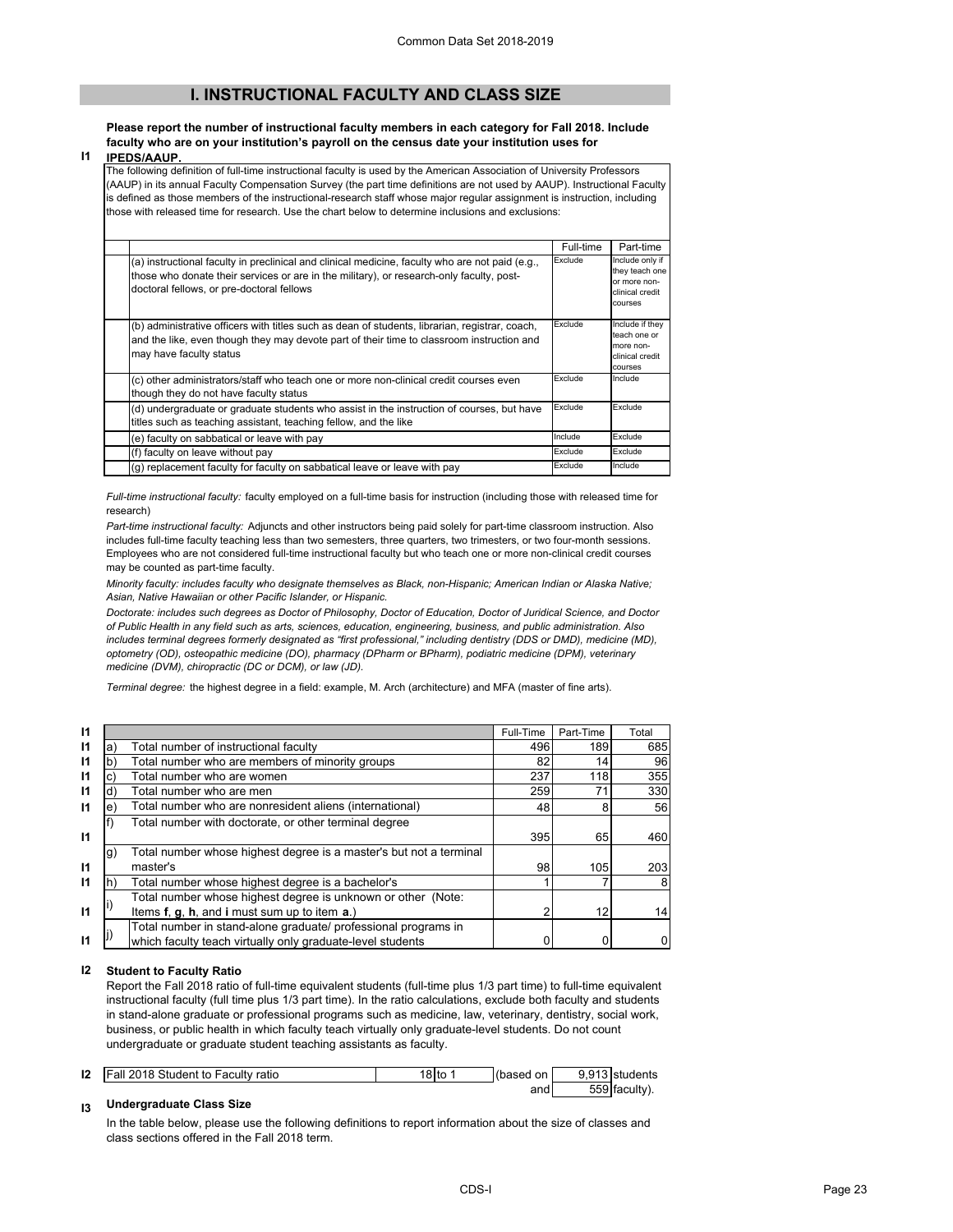*Class Sections:* A class section is an organized course offered for credit, identified by discipline and number, meeting at a stated time or times in a classroom or similar setting, and not a subsection such as a laboratory or discussion session. Undergraduate class sections are defined as any sections in which at least one degree-seeking undergraduate student is enrolled for credit. Exclude distance learning classes and noncredit classes and individual instruction such as dissertation or thesis research, music instruction, or one-to-one readings. Exclude students in independent study, co-operative programs, internships, foreign language taped tutor sessions, practicums, and all students in one-on-one classes. Each class section should be counted only once and should not be duplicated because of course catalog cross-listings.

*Class Subsections:* A class subsection includes any subsection of a course, such as laboratory, recitation, and discussion subsections that are supplementary in nature and are scheduled to meet separately from the lecture portion of the course. Undergraduate subsections are defined as any subsections of courses in which degree-seeking undergraduate students enrolled for credit. As above, exclude noncredit classes and individual instruction such as dissertation or thesis research, music instruction, or one-to-one readings. Each class subsection should be counted only once and should not be duplicated because of cross-listings.

Using the above definitions, please report for each of the following class-size intervals the number of class sections and class subsections offered in Fall 2018. For example, a lecture class with 800 students who met at another time in 40 separate labs with 20 students should be counted once in the "100+" column in the class section column and 40 times under the "20-29" column of the class subsections table.

#### **Number of Class Sections with Undergraduates Enrolled**

| 13 | Undergraduate Class Size (provide numbers) |       |       |       |           |       |       |        |       |
|----|--------------------------------------------|-------|-------|-------|-----------|-------|-------|--------|-------|
| 13 | <b>CLASS</b>                               | $2-9$ | 10-19 | 20-29 | 30-39     | 40-49 | 50-99 | $100+$ | Total |
| 13 | <b>SECTIONS</b>                            | 184   | 388   | 513   | 323       | 156   | 90    | 32     | .686  |
|    |                                            |       |       |       |           |       |       |        |       |
| 13 | <b>CLASS SUB-</b>                          | $2-9$ | 10-19 | 20-29 | $30 - 39$ | 40-49 | 50-99 | $100+$ | Total |
| 13 | <b>SECTIONS</b>                            |       | 50    | 58    | 14        |       |       |        | 131   |